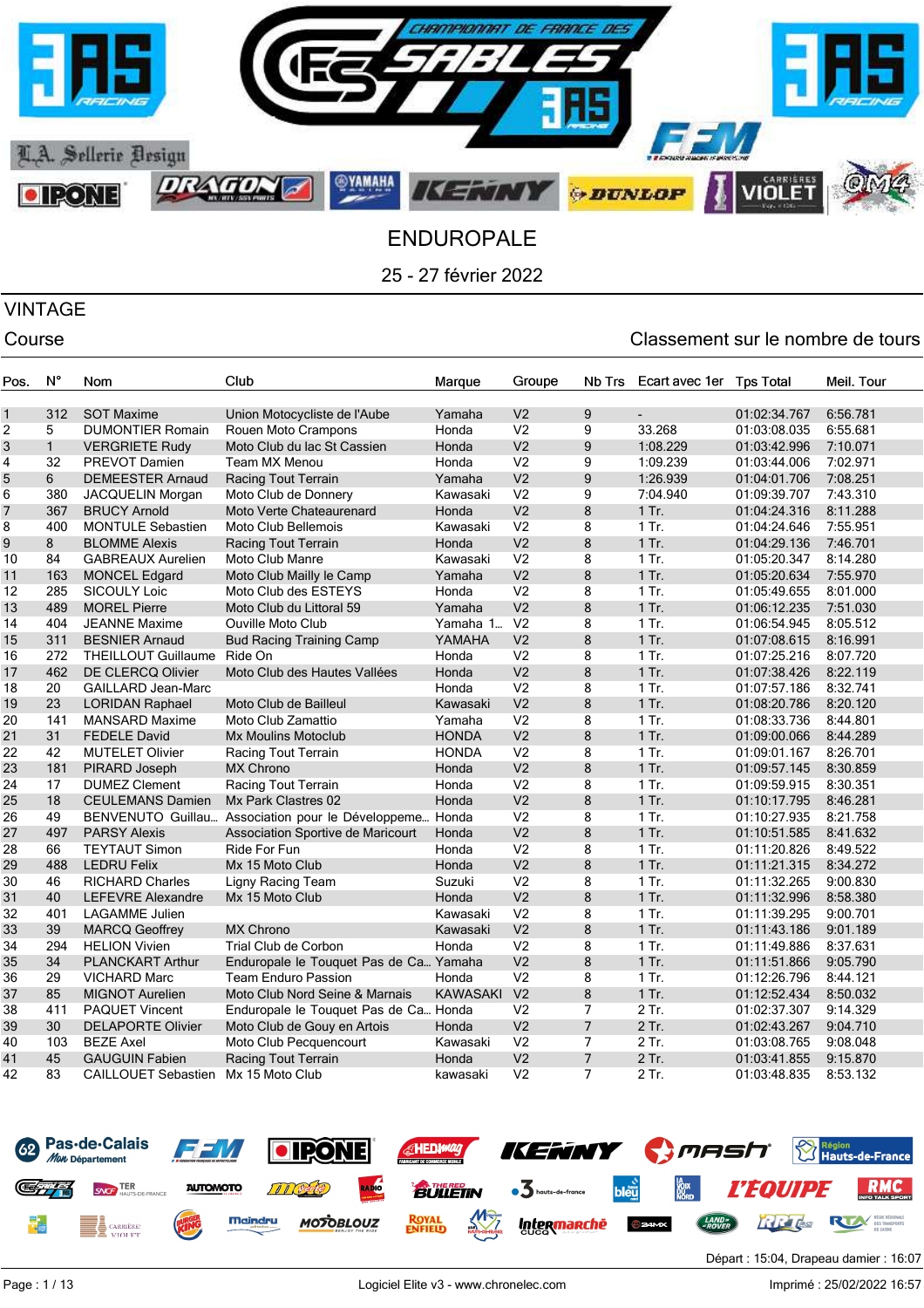

# VINTAGE

| Pos. | N°             | Nom                                  | Club                                        | Marque        | Groupe         | Nb Trs         | Ecart avec 1er | <b>Tps Total</b> | Meil. Tour |
|------|----------------|--------------------------------------|---------------------------------------------|---------------|----------------|----------------|----------------|------------------|------------|
|      |                |                                      |                                             |               |                |                |                |                  |            |
| 43   | 127            | <b>NEE Sebastien</b>                 | Moto Club du Littoral 59                    | Honda         | V <sub>2</sub> | $\overline{7}$ | 2 Tr.          | 01:03:50.176     | 8:50.460   |
| 44   | 21             | VACHERAND Timoth Racing Tout Terrain |                                             | <b>HONDA</b>  | V <sub>2</sub> | $\overline{7}$ | 2 Tr.          | 01:03:55.415     | 8:42.852   |
| 45   | 296            | <b>DE BOER Kris</b>                  |                                             | honda         | V <sub>2</sub> | $\overline{7}$ | 2 Tr.          | 01:03:59.275     | 9:14.311   |
| 46   | 48             | <b>ESCOUBET Florian</b>              | Moto Club Madiranais                        | Honda         | V <sub>2</sub> | $\overline{7}$ | 2 Tr.          | 01:04:03.366     | 9:20.749   |
| 47   | 25             | <b>MINET Jerome</b>                  | <b>Touquet Auto Moto</b>                    | Honda         | V <sub>2</sub> | $\overline{7}$ | 2 Tr.          | 01:04:17.136     | 9:10.989   |
| 48   | 598            | VANDERMISSEN Ser Moto Club Rozov     |                                             | Honda         | V <sub>2</sub> | $\overline{7}$ | 2 Tr.          | 01:04:31.066     | 9:13.971   |
| 49   | 483            | <b>PAULUS Jules</b>                  | <b>MX Chrono</b>                            | Honda         | V <sub>2</sub> | $\overline{7}$ | 2 Tr.          | 01:04:33.126     | 9:10.162   |
| 50   | 41             | <b>MAILLE Gregory</b>                | Moto Club du Littoral 59                    | Suzuki        | V <sub>2</sub> | $\overline{7}$ | 2 Tr.          | 01:04:37.187     | 9:03.019   |
| 51   | 477            | <b>KOMLEV Maxim</b>                  | Enduropale le Touquet Pas de Ca Suzuki      |               | V <sub>2</sub> | $\overline{7}$ | 2 Tr.          | 01:04:47.616     | 9:08.689   |
| 52   | 357            |                                      | VANDERHEM Franco Moto Club du Littoral 59   | Honda         | V <sub>2</sub> | $\overline{7}$ | $2$ Tr.        | 01:04:52.927     | 8:42.320   |
| 53   | 426            | <b>ORTEGA Francis</b>                | Moto Club du lac St Cassien                 | Honda         | V <sub>2</sub> | $\overline{7}$ | 2 Tr.          | 01:04:58.767     | 9:03.610   |
| 54   | 139            | DENOYELLES Sebas Moto Club de Thelle |                                             | Honda         | V <sub>2</sub> | $\overline{7}$ | 2 Tr.          | 01:05:01.154     | 9:13.769   |
| 55   | 382            | <b>LANDOLFI Ludovic</b>              |                                             | Honda cr 2 V2 |                | $\overline{7}$ | 2 Tr.          | 01:05:08.477     | 9:06.492   |
| 56   | 13             | <b>LEROY Denis</b>                   | Moto Club Mervillois                        | <b>HONDA</b>  | V <sub>2</sub> | $\overline{7}$ | 2 Tr.          | 01:05:11.085     | 9:32.081   |
| 57   | 453            | <b>COUILLART Axel</b>                | Moto Club du Littoral 59                    | Kawasaki      | V <sub>2</sub> | $\overline{7}$ | 2 Tr.          | 01:05:14.297     | 9:07.311   |
| 58   | 44             | POURRE Jacques                       | <b>MX Chrono</b>                            | Yamaha        | V <sub>2</sub> | $\overline{7}$ | 2 Tr.          | 01:05:19.257     | 9:23.569   |
| 59   | 300            | VAN DE WOESTYNE                      | <b>Racing Tout Terrain</b>                  | Yamaha        | V <sub>2</sub> | $\overline{7}$ | 2 Tr.          | 01:05:32.695     | 9:13.231   |
| 60   | 47             | <b>DUHAUPAS Benoit</b>               | Enduropale le Touquet Pas de Ca Honda       |               | V <sub>2</sub> | $\overline{7}$ | 2 Tr.          | 01:05:34.825     | 9:27.411   |
| 61   | 137            | <b>FAURE Felix</b>                   | <b>MX Chrono</b>                            | Honda         | V <sub>2</sub> | $\overline{7}$ | 2 Tr.          | 01:05:37.035     | 8:35.312   |
| 62   | 259            | LE BERRE Gauthier                    | Calais Sports Mécaniques                    | Yamaha        | V <sub>2</sub> | $\overline{7}$ | 2 Tr.          | 01:05:52.535     | 9:30.121   |
| 63   | 59             | <b>MESNIL Ludovic</b>                | <b>MX Chrono</b>                            | Honda         | V <sub>2</sub> | $\overline{7}$ | 2 Tr.          | 01:06:19.595     | 9:34.600   |
| 64   | 122            |                                      | LORIDAN Paul Edoua Moto Club du Littoral 59 | Yamaha        | V <sub>2</sub> | $\overline{7}$ | 2 Tr.          | 01:06:47.675     | 9:41.022   |
| 65   | 56             | <b>BARTIER Gregory</b>               | Moto Club du Littoral 59                    | Honda         | V <sub>2</sub> | $\overline{7}$ | 2 Tr.          | 01:06:48.575     | 9:15.768   |
| 66   | 70             | <b>HAMARD Dominique</b>              | Moto Club de la vallée de l'Oise            | Yamaha        | V <sub>2</sub> | $\overline{7}$ | 2 Tr.          | 01:06:57.875     | 9:26.792   |
| 67   | 292            | <b>SCHEEN Frédéric</b>               |                                             | Honda         | V <sub>2</sub> | $\overline{7}$ | 2 Tr.          | 01:07:04.955     | 9:35.311   |
| 68   | 50             | <b>LEPAIN Benoit</b>                 | <b>Touquet Auto Moto</b>                    | Honda         | V <sub>2</sub> | $\overline{7}$ | 2 Tr.          | 01:07:12.165     | 9:24.681   |
| 69   | 55             | <b>DUBRULLE Anthony</b>              | Moto Club de Gouy en Artois                 | Honda         | V <sub>2</sub> | $\overline{7}$ | 2 Tr.          | 01:07:34.976     | 9:43.769   |
| 70   | 24             | <b>BENCHAIBA Samuel</b>              | <b>Moto Club Picard</b>                     | Honda         | V <sub>2</sub> | $\overline{7}$ | $2$ Tr.        | 01:07:37.576     | 9:41.458   |
| 71   | 68             | <b>HENRY Herve</b>                   | Moto Club Granges sur Vologne               | Honda         | V <sub>2</sub> | $\overline{7}$ | 2 Tr.          | 01:07:46.826     | 9:49.990   |
| 72   | 225            | <b>PIENNE Eric</b>                   | Enduropale le Touquet Pas de Ca Honda       |               | V <sub>2</sub> | $\overline{7}$ | 2 Tr.          | 01:07:47.756     | 9:34.259   |
| 73   | 58             | <b>BERDAT Jerome</b>                 | <b>Belves Moto Club</b>                     | Yamaha        | V <sub>2</sub> | $\overline{7}$ | $2$ Tr.        | 01:07:57.326     | 9:38.711   |
| 74   | 444            | <b>CUPERS David</b>                  | Racing Tout Terrain                         | Yamaha        | V <sub>2</sub> | $\overline{7}$ | 2 Tr.          | 01:08:08.966     | 9:33.300   |
| 75   | 152            | <b>MARTEL Thibaut</b>                | Association pour le Développeme honda       |               | V <sub>2</sub> | $\overline{7}$ | 2 Tr.          | 01:08:34.886     | 9:26.041   |
| 76   | $\overline{2}$ | PAQUET Jeremy                        | <b>MX Chrono</b>                            | Honda         | V <sub>2</sub> | $\overline{7}$ | 2 Tr.          | 01:08:37.466     | 9:30.971   |
| 77   | 74             | <b>LANGUE Sylvain</b>                | PRO-STAGE                                   | Honda         | V <sub>2</sub> | $\overline{7}$ | 2 Tr.          | 01:08:48.786     | 9:41.820   |
| 78   | 360            | <b>CHUFFART Francois-.</b>           | Association Sportive de Maricourt           | Kawasaki      | V <sub>2</sub> | $\overline{7}$ | 2 Tr.          | 01:09:30.516     | 9:20.541   |
| 79   | 107            | <b>CHAMPION Aristide</b>             | <b>Moto Club Manre</b>                      | Honda         | V <sub>2</sub> | $\overline{7}$ | 2 Tr.          | 01:09:44.767     | 9:48.161   |
| 80   | 43             | <b>BOIZIEAU Cedric</b>               | Moto Club des Plages                        | Honda         | V <sub>2</sub> | $\overline{7}$ | $2$ Tr.        | 01:09:56.614     | 9:52.360   |
| 81   | 132            | QUANDALLE Christo                    | Moto Club du Littoral 59                    | Honda         | V <sub>2</sub> | $\overline{7}$ | 2 Tr.          | 01:10:06.745     | 10:03.372  |
| 82   | 337            | SLOVAK Jimmy                         | Racing Tout Terrain                         | Kawasaki      | V <sub>2</sub> | $\overline{7}$ | 2 Tr.          | 01:10:16.055     | 9:28.741   |
| 83   | 316            | <b>DELETOILLE Cesar</b>              | Enduropale le Touquet Pas de Ca Honda       |               | V <sub>2</sub> | $\overline{7}$ | 2 Tr.          | 01:10:29.425     | 9:55.823   |
| 84   | 518            | JAHNICHEN Anthony                    | Moto Club de Gouy en Artois                 | Yamaha        | V <sub>2</sub> | $\overline{7}$ | 2 Tr.          | 01:10:32.855     | 8:15.691   |

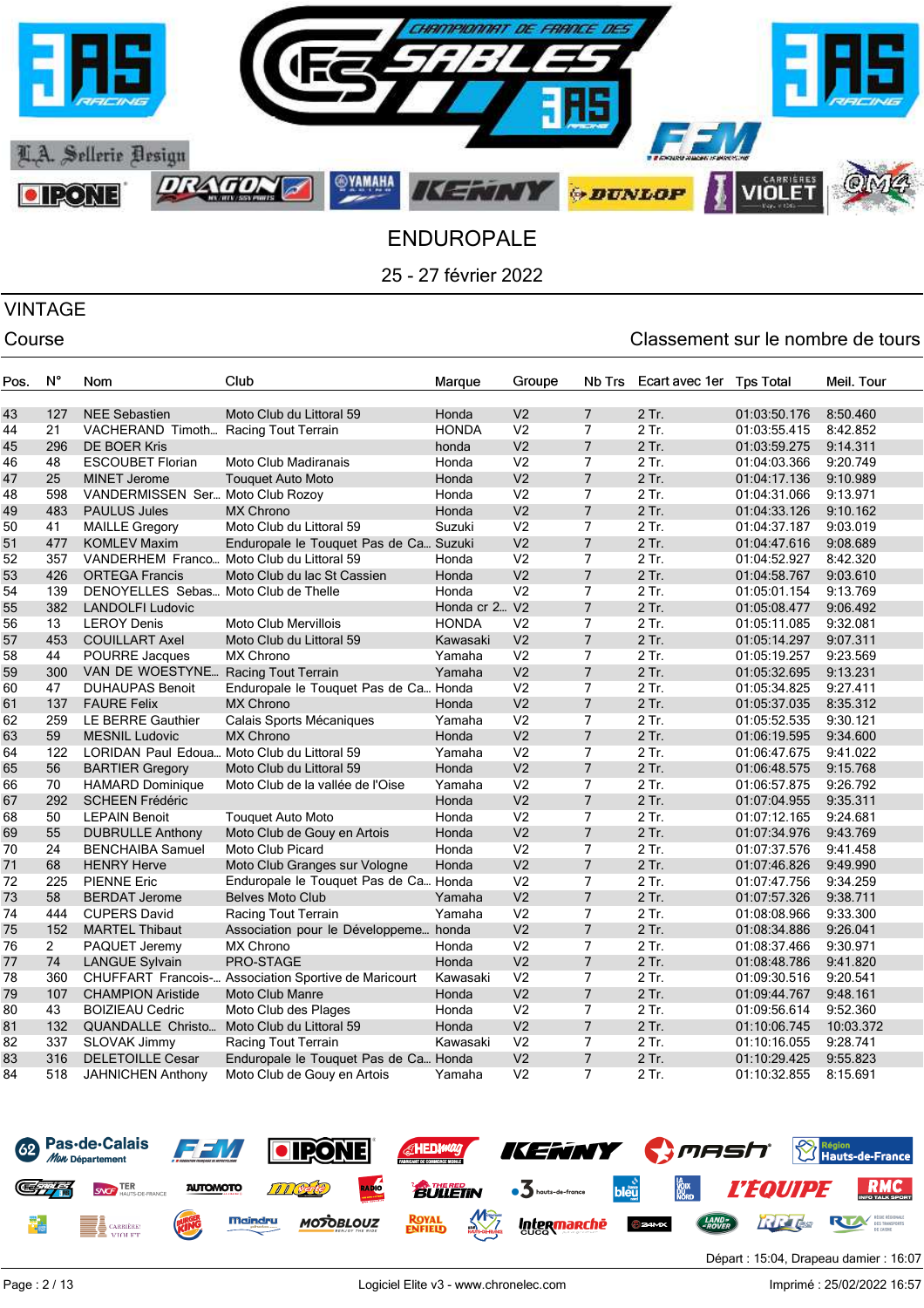

VINTAGE

### Course Classement sur le nombre de tours

| Pos. | $N^{\circ}$ | Nom                      | Club                                       | Marque        | Groupe         | Nb Trs          | Ecart avec 1er | <b>Tps Total</b> | Meil. Tour |
|------|-------------|--------------------------|--------------------------------------------|---------------|----------------|-----------------|----------------|------------------|------------|
|      |             |                          |                                            |               |                |                 |                |                  |            |
| 85   | 11          | <b>DARCOURT Marc</b>     | <b>MX Chrono</b>                           | Yamaha        | V <sub>2</sub> | $\overline{7}$  | 2 Tr.          | 01:10:42.145     | 9:44.029   |
| 86   | 65          | <b>DEGOUY Sebastien</b>  | Moto/Quad Plainville                       | Honda         | V <sub>2</sub> | $\overline{7}$  | 2 Tr.          | 01:10:50.215     | 9:18.980   |
| 87   | 339         | <b>LEROUX Maxime</b>     | Rouen Moto Crampons                        | Kawasaki      | V <sub>2</sub> | $\overline{7}$  | 2 Tr.          | 01:10:52.244     | 9:34.908   |
| 88   | 154         | <b>MARTEL Sebastien</b>  | Enduropale le Touquet Pas de Ca Honda      |               | V <sub>2</sub> | $\overline{7}$  | 2 Tr.          | 01:10:52.735     | 9:27.623   |
| 89   | 308         | <b>DELAHAYE Adrien</b>   | <b>Elite Motocross</b>                     | Honda         | V <sub>2</sub> | $\overline{7}$  | 2 Tr.          | 01:10:59.645     | 9:29.091   |
| 90   | 72          | <b>BAYART Luc</b>        | Moto Club du Littoral 59                   | Honda         | V <sub>2</sub> | $\overline{7}$  | 2 Tr.          | 01:11:03.665     | 10:05.131  |
| 91   | 274         | <b>BAILLET Arthur</b>    | <b>Moto Club Picard</b>                    | Yamaha        | V <sub>2</sub> | $\overline{7}$  | 2 Tr.          | 01:11:04.245     | 9:35.230   |
| 92   | 60          | <b>MARCANT Dominique</b> | Racing Tout Terrain                        | Yamaha        | V <sub>2</sub> | $\overline{7}$  | 2 Tr.          | 01:11:11.005     | 9:59.628   |
| 93   | 269         | <b>LEJAY Antoine</b>     | <b>Moto Club Picard</b>                    | Yamaha        | V <sub>2</sub> | $\overline{7}$  | 2 Tr.          | 01:11:44.956     | 10:11.700  |
| 94   | 320         | <b>AVEZ Clément</b>      |                                            | Honda         | V <sub>2</sub> | 7               | 2 Tr.          | 01:11:49.796     | 10:13.400  |
| 95   | 86          | DEFRÈRE Benjamin         |                                            | Kawasaki      | V <sub>2</sub> | $\overline{7}$  | 2 Tr.          | 01:12:09.116     | 9:48.232   |
| 96   | 458         | <b>MAZAUD Francois</b>   | Rochechouart Olympic Moto Club             | Honda         | V <sub>2</sub> | $\overline{7}$  | 2 Tr.          | 01:12:19.416     | 10:31.310  |
| 97   | 468         |                          | PROKOPOWICZ Denis Moto Club du Littoral 59 | Suzuki        | V <sub>2</sub> | $\overline{7}$  | 2 Tr.          | 01:12:21.086     | 10:09.921  |
| 98   | 93          | <b>BECKER Philippe</b>   | M. Foyer rural de Faulx                    | <b>SUZUKI</b> | V <sub>2</sub> | $\overline{7}$  | 2 Tr.          | 01:12:21.786     | 10:26.720  |
| 99   | 278         | <b>COLLET Olivier</b>    | <b>Moto Club Picard</b>                    | Honda         | V <sub>2</sub> | $\overline{7}$  | 2 Tr.          | 01:12:23.876     | 9:47.681   |
| 100  | 89          | <b>LAURENT Baptiste</b>  | Rouen Moto Crampons                        | Yamaha        | V <sub>2</sub> | $\overline{7}$  | 2 Tr.          | 01:12:29.177     | 10:23.831  |
| 101  | 57          | <b>CROZIER Adrien</b>    |                                            | <b>PEM DA</b> | V <sub>2</sub> | $\overline{7}$  | 2 Tr.          | 01:12:41.347     | 10:16.462  |
| 102  | 117         | <b>PENET Vincent</b>     | Association pour le Développeme Yamaha     |               | V <sub>2</sub> | $\overline{7}$  | 2 Tr.          | 01:12:41.755     | 9:57.561   |
| 103  | 131         | <b>SAMPER David</b>      | Moto Club du Littoral 59                   | Honda         | V <sub>2</sub> | $\overline{7}$  | 2 Tr.          | 01:12:54.595     | 10:04.360  |
| 104  | 374         |                          | SCHOEMACKER Seb Moto Club du Val de Sensee | Honda         | V <sub>2</sub> | $\overline{7}$  | 2 Tr.          | 01:13:04.705     | 10:38.750  |
| 105  | 88          | DESTAILLEUR Jean         | Enduropale le Touquet Pas de Ca Honda      |               | V <sub>2</sub> | $\overline{7}$  | 2 Tr.          | 01:13:31.636     | 10:26.240  |
| 106  | 75          | <b>BADENES Eric</b>      | <b>FCMPN</b>                               | Honda         | V <sub>2</sub> | $\overline{7}$  | 2 Tr.          | 01:13:53.396     | 10:20.560  |
| 107  | 36          | <b>KROONEN Didier</b>    |                                            | honda cr 5    | V <sub>2</sub> | $\overline{7}$  | 2 Tr.          | 01:16:36.806     | 9:26.228   |
| 108  | 76          | <b>JETTE Julien</b>      | Enduropale le Touquet Pas de Ca Honda      |               | V <sub>2</sub> | 6               | 3 Tr.          | 01:02:39.045     | 9:46.599   |
| 109  | 376         | <b>MELLARINI Leni</b>    | Moto Club des Hautes Vallées               | Honda         | V <sub>2</sub> | $6\phantom{1}6$ | 3 Tr.          | 01:02:40.095     | 10:25.790  |
| 110  | 429         | VAN CAMPENHOUT           | Moto Club des ESTEYS                       | Honda         | V <sub>2</sub> | 6               | 3 Tr.          | 01:02:52.257     | 8:54.801   |
| 111  | 164         | WILLEM Jonathan          | <b>MX Chrono</b>                           | Honda         | V <sub>2</sub> | 6               | 3 Tr.          | 01:03:16.284     | 10:09.889  |
| 112  | 156         | <b>BARRET Christophe</b> | Moto Club du Littoral 59                   | Yamaha        | V <sub>2</sub> | 6               | 3 Tr.          | 01:03:31.485     | 10:19.500  |
| 113  | 99          | <b>LIPSCOMB Tony</b>     | <b>MX Chrono</b>                           | Yamaha        | V <sub>2</sub> | 6               | 3 Tr.          | 01:03:34.865     | 10:28.099  |
| 114  | 343         | <b>DUCELLIER Louis</b>   | Rando Trails Compiegnois                   | Honda         | V <sub>2</sub> | 6               | 3 Tr.          | 01:03:39.925     | 10:05.610  |
| 115  | 416         | <b>LALLIER Bastien</b>   | Moto Club de Berchères les Pierr           | <b>HONDA</b>  | V <sub>2</sub> | 6               | 3 Tr.          | 01:04:03.656     | 10:40.871  |
| 116  | 51          | <b>BART Olivier</b>      | Moto Club du Val de Sensee                 | Honda         | V <sub>2</sub> | 6               | 3 Tr.          | 01:04:07.506     | 9:53.850   |
| 117  | 146         | <b>LEFEBVRE Alain</b>    | Moto Club du Val de Sensee                 | Yamaha        | V <sub>2</sub> | 6               | 3 Tr.          | 01:04:15.886     | 10:31.559  |
| 118  | 105         | <b>POULET Marceau</b>    | Association Sportive de Maricourt          | Suzuki        | V <sub>2</sub> | 6               | 3 Tr.          | 01:04:27.756     | 10:48.999  |
| 119  | 201         | <b>HEMBERT Benoit</b>    | Moto Club du Littoral 59                   | Yamaha        | V <sub>2</sub> | 6               | 3 Tr.          | 01:04:29.086     | 10:49.989  |
| 120  | 100         | <b>PAGNON Edouard</b>    | Moto Club Canche Authié                    | Kawasaki      | V <sub>2</sub> | 6               | 3 Tr.          | 01:04:36.256     | 10:23.079  |
| 121  | 372         | <b>REGNIER Jordan</b>    | <b>MX Chrono</b>                           | Honda         | V <sub>2</sub> | 6               | 3 Tr.          | 01:04:46.646     | 10:20.228  |
| 122  | 448         | <b>DEMAILLY Germain</b>  | Moto Club du Littoral 59                   | <b>KTM</b>    | V <sub>2</sub> | 6               | 3 Tr.          | 01:05:02.124     | 10:30.439  |
| 123  | 334         | FERREIRA DE CARV         | Moto Club des ESTEYS                       | Honda         | V <sub>2</sub> | $6\phantom{1}6$ | 3 Tr.          | 01:05:06.025     | 11:08.240  |
| 124  | 350         | <b>BRASSEUR Jose</b>     | Mx Park Clastres 02                        | Honda         | V <sub>2</sub> | 6               | 3 Tr.          | 01:05:16.477     | 10:50.842  |
| 125  | 108         | <b>SENECHAL Franck</b>   | <b>Moto Club Picard</b>                    | Yamaha        | V <sub>2</sub> | 6               | 3 Tr.          | 01:05:41.185     | 10:59.029  |
| 126  | 297         | DEGAUGUE Damien          | Moto Club du Littoral 59                   | Honda         | V <sub>2</sub> | 6               | 3 Tr.          | 01:06:09.015     | 10:13.670  |
|      |             |                          |                                            |               |                |                 |                |                  |            |



Départ : 15:04, Drapeau damier : 16:07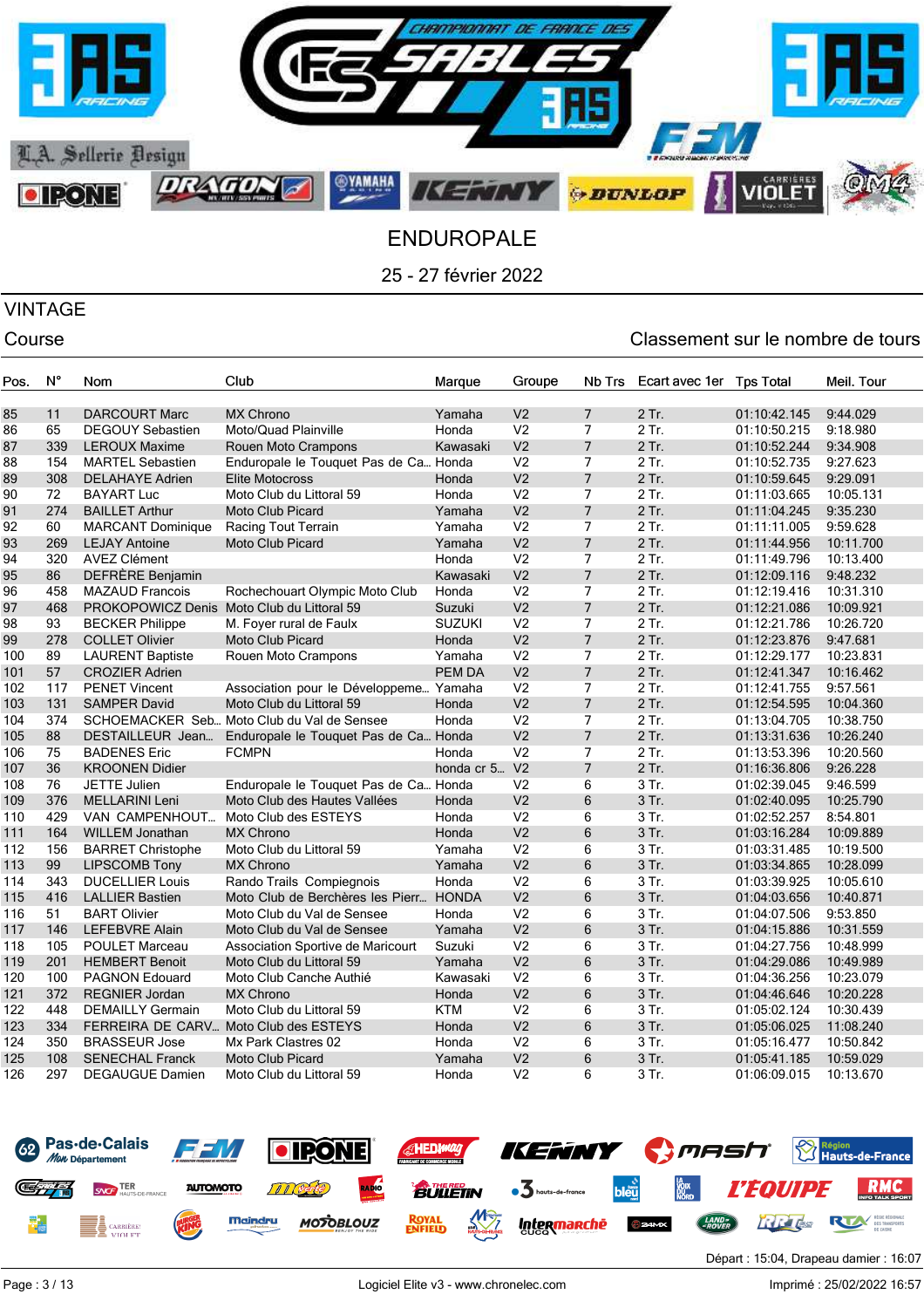

# VINTAGE

### Course Course Course Course Course Course Course Course Course Course Course Course Course Course Course Cours

| Pos. | N°  | Nom                                           | Club                                      | Marque   | Groupe         | Nb Trs | Ecart avec 1er | <b>Tps Total</b> | Meil. Tour |
|------|-----|-----------------------------------------------|-------------------------------------------|----------|----------------|--------|----------------|------------------|------------|
|      |     |                                               |                                           |          | V <sub>2</sub> | 6      | 3 Tr.          |                  |            |
| 127  | 54  | <b>JEGOU Melaine</b>                          | AS Sportive Motocycliste Du Pay           | Honda    |                |        |                | 01:06:11.145     | 10:56.818  |
| 128  | 80  | <b>VERBEKE Xavier</b>                         | <b>MX Chrono</b>                          | Honda    | V <sub>2</sub> | 6      | 3 Tr.          | 01:06:14.215     | 11:14.359  |
| 129  | 387 | <b>CORAZZA Tom</b>                            | Normandie Mx Club                         | Honda    | V <sub>2</sub> | 6      | 3 Tr.          | 01:06:30.185     | 10:06.321  |
| 130  | 280 | <b>JOERGER Nicolas</b>                        | Moto Club de Vieil Armand                 | Honda    | V <sub>2</sub> | 6      | 3 Tr.          | 01:06:40.495     | 10:40.839  |
| 131  | 106 | <b>LEMAITRE Thomas</b>                        | <b>Touquet Auto Moto</b>                  | Honda    | V <sub>2</sub> | 6      | 3 Tr.          | 01:07:10.625     | 10:57.598  |
| 132  | 142 | SILVA SILVERIO Ric                            | Mx Moulins Motoclub                       | Honda    | V <sub>2</sub> | 6      | 3 Tr.          | 01:07:20.335     | 10:20.249  |
| 133  | 96  | <b>VILLAIN Sebastien</b>                      | <b>FCMPN</b>                              | Honda    | V <sub>2</sub> | 6      | 3 Tr.          | 01:07:22.996     | 11:10.550  |
| 134  | 263 | <b>LEMAIRE Gregoire</b>                       | Moto Club du Littoral 59                  | Yamaha   | V <sub>2</sub> | 6      | 3 Tr.          | 01:07:37.126     | 10:36.340  |
| 135  | 28  | <b>FAYET Fabien</b>                           | Racing Tout Terrain                       | Honda    | V <sub>2</sub> | 6      | 3 Tr.          | 01:07:42.726     | 10:27.859  |
| 136  | 77  | <b>DUMOULIN Bertrand</b>                      | Moto Club du Littoral 59                  | Honda    | V <sub>2</sub> | 6      | 3 Tr.          | 01:07:49.866     | 11:37.750  |
| 137  | 38  | <b>MIELCAREK Frederic</b>                     | Moto Club du Littoral 59                  | Honda    | V <sub>2</sub> | 6      | 3 Tr.          | 01:07:58.896     | 11:13.140  |
| 138  | 455 | <b>CANESSE Pierre</b>                         | <b>MX Chrono</b>                          | Kawasaki | V <sub>2</sub> | 6      | 3 Tr.          | 01:08:08.226     | 9:40.858   |
| 139  | 498 | <b>FAYDIGA Martin</b>                         | <b>RC MX Gouy Servins</b>                 | Kawasaki | V <sub>2</sub> | 6      | 3 Tr.          | 01:08:11.776     | 10:49.130  |
| 140  | 309 | <b>LESAGE Alexis</b>                          | <b>MX Chrono</b>                          | Yamaha   | V <sub>2</sub> | 6      | 3 Tr.          | 01:08:18.876     | 11:06.020  |
| 141  | 459 | <b>DUBOIS Jerome</b>                          | Moto Club Pecquencourt                    | Yamaha   | V <sub>2</sub> | 6      | 3 Tr.          | 01:08:34.716     | 11:09.329  |
| 142  | 126 | <b>BLAISE Bruno</b>                           | Moto Club Rozoy                           | Honda    | V <sub>2</sub> | 6      | 3 Tr.          | 01:08:50.606     | 11:11.610  |
| 143  | 116 | <b>GOSSE Daniel</b>                           | <b>Touquet Auto Moto</b>                  | Yamaha   | V <sub>2</sub> | 6      | 3 Tr.          | 01:09:00.676     | 11:19.140  |
| 144  | 134 | <b>BERTIN Teddy</b>                           | Moto Club De Comteville                   | Yamaha   | V <sub>2</sub> | 6      | 3 Tr.          | 01:09:32.977     | 11:10.662  |
| 145  | 392 | VERNIEUWE Jonathan Moto Club Cappellois       |                                           | Honda    | V <sub>2</sub> | 6      | 3 Tr.          | 01:09:39.044     | 10:47.109  |
| 146  | 275 | <b>DUMONT Valentin</b>                        | Association Sportive de Maricourt         | Kawasaki | V <sub>2</sub> | 6      | 3 Tr.          | 01:10:04.195     | 11:09.959  |
| 147  | 125 | <b>VOLZ Arnaud</b>                            | Les Whoops Flixecourtois                  | Yamaha   | V <sub>2</sub> | 6      | 3 Tr.          | 01:10:05.327     | 12:01.111  |
| 148  | 165 | <b>DEFLANDRE Gregoire</b>                     | Moto Club Pecquencourt                    | Yamaha   | V <sub>2</sub> | 6      | 3 Tr.          | 01:10:23.575     | 10:41.739  |
| 149  | 158 | <b>DELATTRE Rodrigue</b>                      | Moto Club du Littoral 59                  | Yamaha   | V <sub>2</sub> | 6      | 3 Tr.          | 01:10:55.595     | 11:41.321  |
| 150  | 237 | <b>LEDOUX Yves</b>                            | Beauvais Moto Club                        | Honda    | V <sub>2</sub> | 6      | 3 Tr.          | 01:10:57.505     | 10:40.841  |
| 151  | 149 | <b>THOMAS Sylvain</b>                         | Moto Club du Littoral 59                  | Honda    | V <sub>2</sub> | 6      | 3 Tr.          | 01:11:08.345     | 11:53.448  |
| 152  | 143 | <b>EVRARD Dominique</b>                       | Enduropale le Touquet Pas de Ca Kawasaki  |          | V <sub>2</sub> | 6      | 3 Tr.          | 01:11:20.206     | 10:59.571  |
| 153  | 133 | <b>LEGRAND Martin</b>                         | Enduropale le Touquet Pas de Ca Honda     |          | V <sub>2</sub> | 6      | 3 Tr.          | 01:11:41.146     | 11:16.129  |
| 154  | 130 | <b>BONNE Cedric</b>                           | Moto Club Picard                          | Honda    | V <sub>2</sub> | 6      | 3 Tr.          | 01:11:53.636     | 11:53.459  |
| 155  | 214 | <b>NOISETTE Paulin</b>                        | Association Sportive Maizières P Honda    |          | V <sub>3</sub> | 6      | 3 Tr.          | 01:12:15.546     | 12:01.711  |
| 156  | 209 | <b>MASTAIN Adrien</b>                         | Racing Tout Terrain                       | Kawasaki | V <sub>2</sub> | 6      | 3 Tr.          | 01:12:25.266     | 11:32.651  |
| 157  | 193 | <b>BEAUDEQUIN Julien</b>                      | <b>MX Chrono</b>                          | Honda    | V <sub>2</sub> | 6      | 3 Tr.          | 01:12:44.474     | 11:42.849  |
| 158  | 12  | <b>PINCHON Vincent</b>                        | <b>Touquet Auto Moto</b>                  | Yamaha   | V <sub>2</sub> | 6      | 3 Tr.          | 01:12:50.005     | 11:28.029  |
| 159  | 439 | <b>OURDOUILLIE Frede Moto Club Mervillois</b> |                                           | Kawasaki | V <sub>2</sub> | 6      | 3 Tr.          | 01:13:02.785     | 11:39.070  |
| 160  | 469 | <b>REVEL Francois</b>                         | Moto club challandais                     | Honda    | V <sub>2</sub> | 6      | 3 Tr.          | 01:13:03.895     | 10:16.768  |
| 161  | 425 |                                               | BACQUET Jean Fran SPORT MECANIQUE A CRAMP | Honda    | V <sub>2</sub> | 6      | 3 Tr.          | 01:13:12.905     | 11:34.441  |
| 162  | 157 | <b>MORIN Florian</b>                          | Moto Club Rozoy                           | Yamaha   | V <sub>2</sub> | 6      | 3 Tr.          | 01:13:13.475     | 11:39.280  |
| 163  | 287 | <b>MALLEM Cyril</b>                           | Moto Club du Littoral 59                  | Honda    | V <sub>2</sub> | 6      | 3 Tr.          | 01:13:24.405     | 11:20.938  |
| 164  | 194 | <b>RENAULT Maxence</b>                        | Moto Club Venteuil Damery                 | Yamaha   | V <sub>2</sub> | 6      | 3 Tr.          | 01:13:45.036     | 12:28.461  |
| 165  | 232 | <b>LEGENDRE Eric</b>                          | Trial Club de Corbon                      | Honda    | V <sub>2</sub> | 6      | 3 Tr.          | 01:13:49.536     | 11:24.111  |
| 166  | 115 | <b>VERVOORT Jeremy</b>                        | Moto Club Picard                          | Honda    | V <sub>2</sub> | 6      | 3 Tr.          | 01:14:05.286     | 11:09.739  |
| 167  | 145 | <b>CHAUSSOY Tony</b>                          | Enduropale le Touquet Pas de Ca Yamaha    |          | V <sub>2</sub> | 6      | 3 Tr.          | 01:14:48.587     | 10:27.549  |
| 168  | 188 | <b>BACHA Adrien</b>                           | Moto club Chaurien                        | Yamaha   | V <sub>2</sub> | 6      | 3 Tr.          | 01:14:54.105     | 12:32.211  |



Départ : 15:04, Drapeau damier : 16:07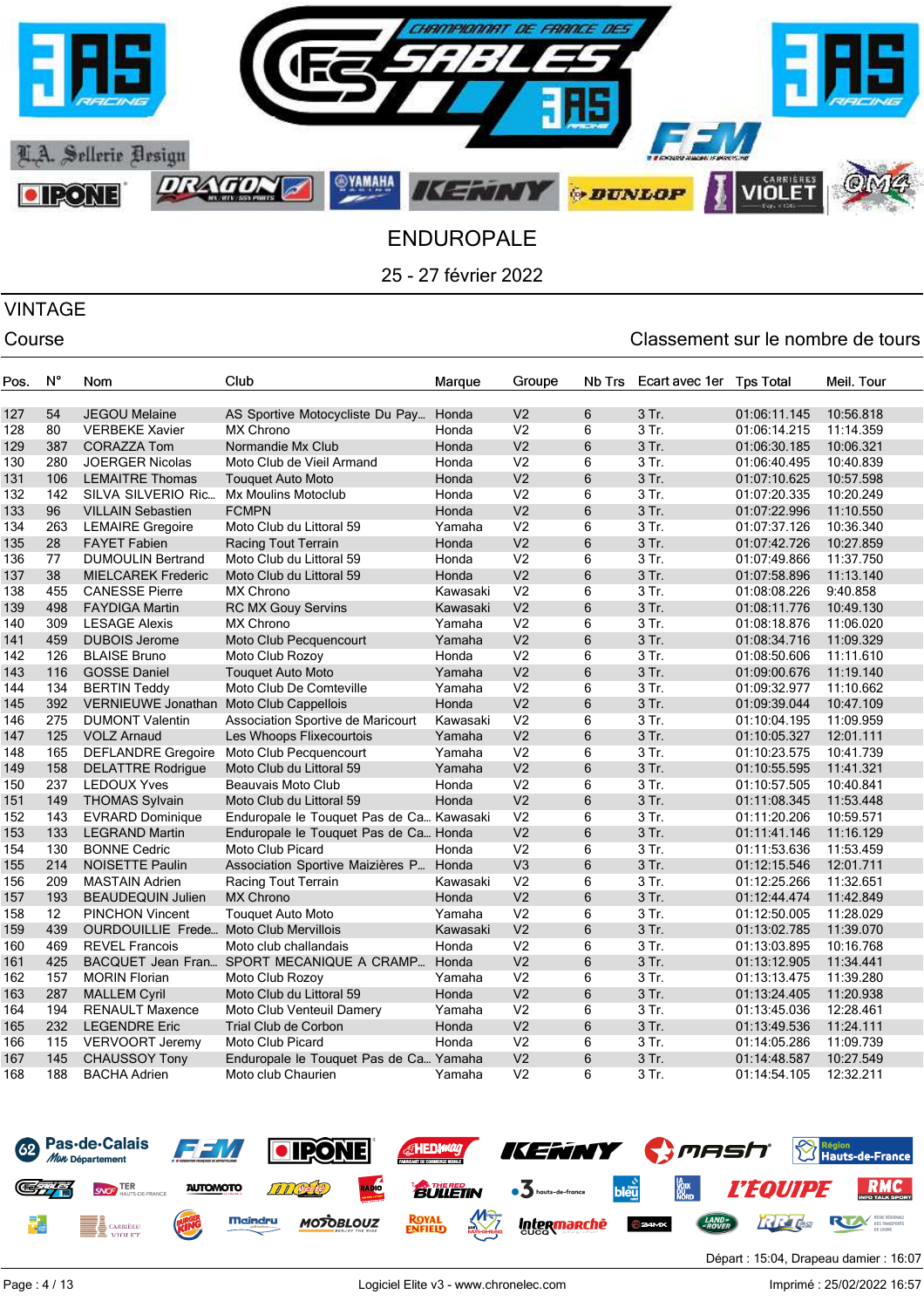

# VINTAGE

| Pos. | $N^{\circ}$ | Nom                       | Club                                     | Marque          | Groupe         | Nb Trs | Ecart avec 1er | <b>Tps Total</b> | Meil. Tour |
|------|-------------|---------------------------|------------------------------------------|-----------------|----------------|--------|----------------|------------------|------------|
|      |             |                           |                                          |                 |                |        |                |                  |            |
| 169  | 129         | <b>COLLIER Valentin</b>   | Moto Club du Littoral 59                 | Honda           | V <sub>2</sub> | 6      | 3 Tr.          | 01:14:57.744     | 12:37.411  |
| 170  | 373         | <b>FAVRAY James</b>       | Enduropale le Touquet Pas de Ca yamaha   |                 | V <sub>2</sub> | 6      | 3 Tr.          | 01:15:37.385     | 11:37.330  |
| 171  | 306         | <b>DUPUIS Charly</b>      | Enduropale le Touquet Pas de Ca YAMAHA   |                 | V <sub>2</sub> | 6      | 3 Tr.          | 01:16:00.246     | 11:55.761  |
| 172  | 322         | <b>CARTIER Olivier</b>    | As Chateau Gaillard                      | Honda           | V <sub>2</sub> | 6      | 3 Tr.          | 01:17:09.886     | 11:42.069  |
| 173  | 197         | <b>LOHYN Adrien</b>       | Moto Club du Littoral 59                 | <b>HONDA</b>    | V <sub>2</sub> | 6      | 3 Tr.          | 01:20:02.204     | 12:23.371  |
| 174  | 475         | MORCHOISNE Raph           | Mecatland                                | Honda           | V <sub>2</sub> | 5      | 4 Tr.          | 01:02:37.794     | 12:24.483  |
| 175  | 95          | <b>MASUI Jean Charles</b> | Enduropale le Touquet Pas de Ca Yamaha   |                 | V <sub>2</sub> | 5      | 4 Tr.          | 01:02:58.875     | 12:07.691  |
| 176  | 215         | <b>MAILLOT Romain</b>     | Moto Club Haut Cantal                    | <b>KAWASAKI</b> | V <sub>2</sub> | 5      | 4 Tr.          | 01:03:33.335     | 12:30.301  |
| 177  | 403         | <b>MAZI Abdelhak</b>      | Union Moto de la Marne                   | Honda           | V <sub>2</sub> | 5      | 4 Tr.          | 01:03:36.545     | 12:34.660  |
| 178  | 501         | FRANCOIS Jordan           | <b>MX Chrono</b>                         | Yamaha          | V <sub>2</sub> | 5      | 4 Tr.          | 01:03:37.595     | 12:08.849  |
| 179  | 333         | <b>DELAHAYE Loic</b>      | <b>Elite Motocross</b>                   | Yamaha          | V <sub>2</sub> | 5      | 4 Tr.          | 01:03:45.625     | 13:07.159  |
| 180  | 399         | <b>DANEL Patrice</b>      | Moto Club du Littoral 59                 | yamaha          | V <sub>2</sub> | 5      | 4 Tr.          | 01:03:51.785     | 11:33.381  |
| 181  | 148         | <b>AUPART Thierry</b>     | Moto Club Castelroussin                  | Yamaha          | V <sub>2</sub> | 5      | 4 Tr.          | 01:03:56.305     | 12:53.361  |
| 182  | 233         | <b>BRIOIS Albin</b>       | Moto Club du Littoral 59                 | Yamaha          | V <sub>2</sub> | 5      | 4 Tr.          | 01:04:00.976     | 10:23.241  |
| 183  | 196         | <b>DELESTRE Maxime</b>    | Moto Club Gravenchonnais                 | Honda           | V <sub>2</sub> | 5      | 4 Tr.          | 01:04:23.306     | 13:27.791  |
| 184  | 87          | <b>PAULUS Laurent</b>     | <b>MX Chrono</b>                         | Kawasaki        | V <sub>2</sub> | 5      | 4 Tr.          | 01:04:44.026     | 12:05.891  |
| 185  | 464         | <b>MESLI Laurent</b>      | Plan D'Orgon Sport Moto                  | Yamaha          | V <sub>2</sub> | 5      | 4 Tr.          | 01:04:45.716     | 12:28.971  |
| 186  | 124         | QUERO Jerome              | Moto Club Goudelin Merzer                | Honda           | V <sub>2</sub> | 5      | 4 Tr.          | 01:05:00.144     | 11:32.681  |
| 187  | 168         | <b>DUPONT Gilles</b>      | Enduropale le Touquet Pas de Ca Yamaha   |                 | V <sub>2</sub> | 5      | 4 Tr.          | 01:05:02.296     | 11:39.280  |
| 188  | 358         | <b>GOSSE</b> Jeremy       | Moto Club Tilloy Floriville              | Suzuki          | V <sub>2</sub> | 5      | 4 Tr.          | 01:05:03.114     | 12:35.148  |
| 189  | 318         | <b>FRARD Antoine</b>      | Moto Club de Dreux                       | YAMAHA          | V <sub>2</sub> | 5      | 4 Tr.          | 01:05:19.005     | 13:05.219  |
| 190  | 228         | <b>LEJAY David</b>        | Moto Club Picard                         | Yamaha          | V <sub>2</sub> | 5      | 4 Tr.          | 01:05:32.434     | 13:08.791  |
| 191  | 395         | <b>ECALARD Benoit</b>     | <b>Extreme Moto Club</b>                 | Kawasaki        | V <sub>2</sub> | 5      | 4 Tr.          | 01:05:40.494     | 13:01.029  |
| 192  | 465         | <b>CAMPION Achille</b>    | <b>MX Chrono</b>                         | Kawasaki        | V <sub>2</sub> | 5      | 4 Tr.          | 01:05:49.825     | 12:38.310  |
| 193  | 496         | <b>TROLIO Mathieu</b>     | C.M. PROMO                               | Honda           | V <sub>2</sub> | 5      | 4 Tr.          | 01:05:57.445     | 11:57.289  |
| 194  | 167         | <b>CAFFRAY Jacques</b>    | Moto Club Canche Authié                  | <b>HONDA</b>    | V <sub>2</sub> | 5      | 4 Tr.          | 01:06:36.105     | 12:10.929  |
| 195  | 128         | <b>PONLOT Didier</b>      | Enduropale le Touquet Pas de Ca Kawasaki |                 | V <sub>2</sub> | 5      | 4 Tr.          | 01:07:13.975     | 12:53.728  |
| 196  | 342         | <b>STAEBLER Mathieu</b>   | Moto Club du Littoral 59                 | Honda           | V <sub>2</sub> | 5      | 4 Tr.          | 01:07:46.056     | 12:32.300  |
| 197  | 260         | <b>LEVEILLARD Benoit</b>  | Moto Club de Dreux                       | Kawasaki        | V <sub>2</sub> | 5      | 4 Tr.          | 01:08:05.486     | 11:12.919  |
| 198  | 479         | D HALLENDRE Benoit        |                                          | Yamaha          | V <sub>2</sub> | 5      | 4 Tr.          | 01:08:19.896     | 13:16.408  |
| 199  | 81          | <b>FAUVEL Baptiste</b>    | Rouen Moto Crampons                      | Honda           | V <sub>2</sub> | 5      | 4 Tr.          | 01:08:46.126     | 9:35.919   |
| 200  | 370         | <b>SOREL Bertrand</b>     | Moto Club Municipal Ailly sur Noye       | Honda           | V <sub>2</sub> | 5      | 4 Tr.          | 01:08:58.536     | 10:55.720  |
| 201  | 314         | <b>LESCAILLET Ernest</b>  | <b>Moto Club Mervillois</b>              | Honda           | V <sub>2</sub> | 5      | 4 Tr.          | 01:09:10.997     | 11:00.881  |
| 202  | 323         | <b>BEDOS Sebastien</b>    | Union Motocycliste de l'Aube             | Yamaha          | V <sub>2</sub> | 5      | 4 Tr.          | 01:09:34.184     | 14:18.922  |
| 203  | 189         | <b>LEMAIRE David</b>      | Enduropale le Touquet Pas de Ca Honda    |                 | V <sub>2</sub> | 5      | 4 Tr.          | 01:09:39.416     | 13:51.909  |
| 204  | 474         | <b>BAUDUIN Olivier</b>    | Moto Club Goudelin Merzer                | Honda           | V <sub>2</sub> | 5      | 4 Tr.          | 01:09:54.327     | 13:34.751  |
| 205  | 276         | <b>CARTON Richard</b>     | Racing Tout Terrain                      | Honda           | V <sub>2</sub> | 5      | 4 Tr.          | 01:10:36.115     | 13:50.990  |
| 206  | 281         | <b>HEDOUIN Jerome</b>     | Moto Club du Littoral 59                 | Yamaha          | V <sub>2</sub> | 5      | 4 Tr.          | 01:10:51.675     | 13:42.329  |
| 207  | 412         | MARESCAUX Laurent         | <b>MX Chrono</b>                         | Yamaha          | V <sub>2</sub> | 5      | 4 Tr.          | 01:11:09.235     | 13:35.181  |
| 208  | 92          | <b>VERLAY Jule</b>        | <b>MX Chrono</b>                         | honda           | V <sub>2</sub> | 5      | 4 Tr.          | 01:11:15.295     | 12:57.741  |
| 209  | 172         | <b>MOREL Sebastien</b>    | Moto verte Chalons Champagne             | Honda           | V <sub>2</sub> | 5      | 4 Tr.          | 01:12:26.346     | 14:51.919  |
| 210  | 119         | <b>MEMETEAU Anthony</b>   | Moto Club du Pignada                     | Yamaha          | V <sub>2</sub> | 5      | 4 Tr.          | 01:12:28.286     | 11:28.681  |
|      |             |                           |                                          |                 |                |        |                |                  |            |

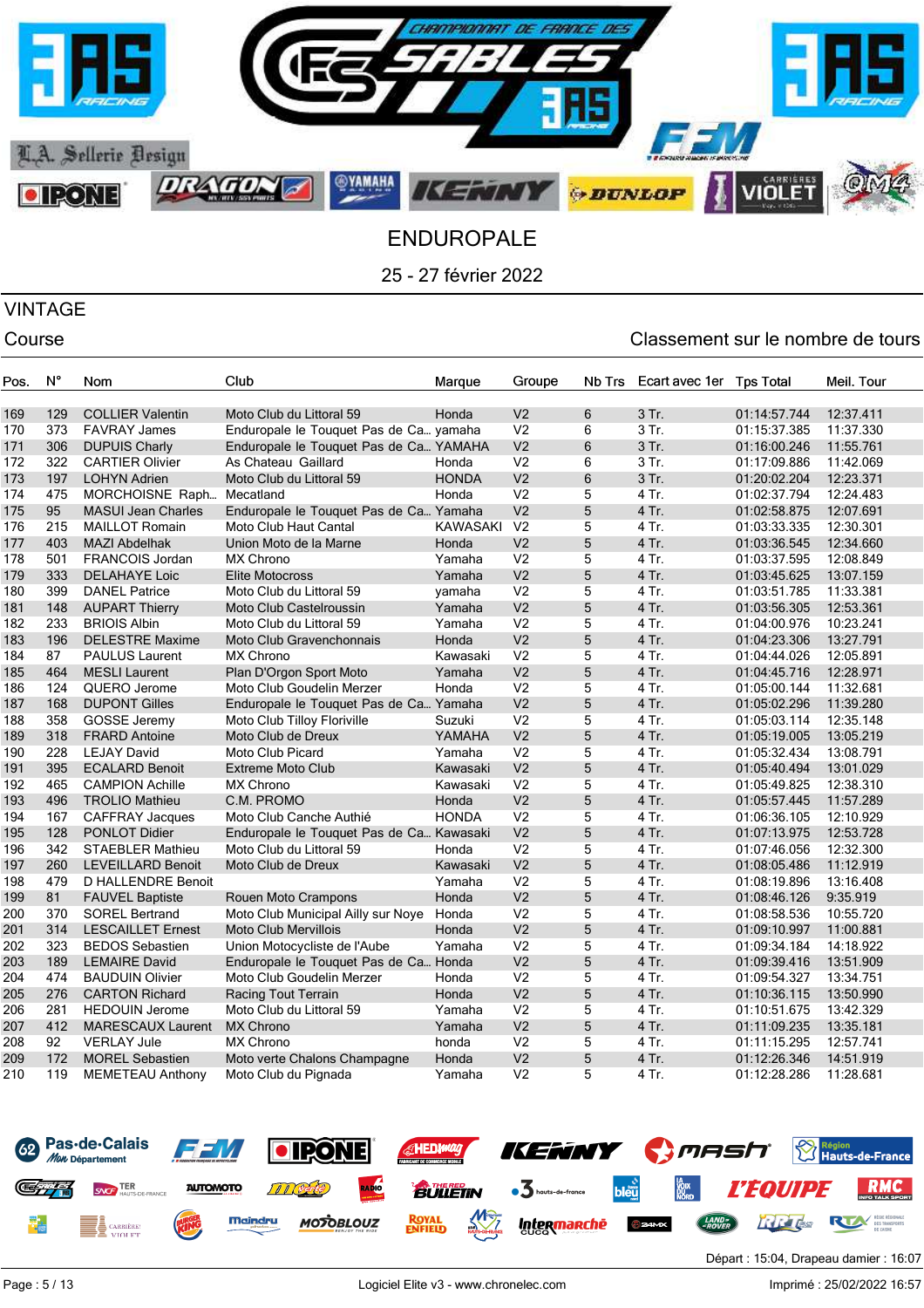

# VINTAGE

| Pos. | N°  | Nom                        | Club                                   | Marque       | Groupe         | Nb Trs                  | Ecart avec 1er | <b>Tps Total</b> | Meil. Tour |
|------|-----|----------------------------|----------------------------------------|--------------|----------------|-------------------------|----------------|------------------|------------|
|      | 398 |                            |                                        |              | V <sub>2</sub> | 5                       | 4 Tr.          |                  |            |
| 211  |     | <b>CALLOT Pierre-Louis</b> | Enduropale le Touquet Pas de Ca Yamaha |              |                | 5                       |                | 01:13:33.826     | 13:21.811  |
| 212  | 111 | <b>FOUCHER Simon</b>       | Pont d'Ouilly Moto Club                | Kawasaki     | V <sub>2</sub> |                         | 4 Tr.          | 01:13:48.246     | 13:42.649  |
| 213  | 335 | <b>PYTEL Alexandre</b>     | Moto Club Rozoy                        | Honda        | V <sub>2</sub> | 5                       | 4 Tr.          | 01:14:21.086     | 12:34.880  |
| 214  | 268 | <b>LEMAIRE Hugo</b>        | Enduropale le Touquet Pas de Ca Honda  |              | V <sub>2</sub> | 5                       | 4 Tr.          | 01:14:27.696     | 15:05.159  |
| 215  | 315 | <b>CAESTECKER Arnaud</b>   | Moto Club du Littoral 59               | Suzuki       | V <sub>2</sub> | 5                       | 4 Tr.          | 01:14:36.957     | 14:31.022  |
| 216  | 381 | <b>MOREL Morgan</b>        | Enduropale le Touquet Pas de Ca Honda  |              | V <sub>2</sub> | 5                       | 4 Tr.          | 01:14:45.097     | 14:06.551  |
| 217  | 319 | <b>DUPIRE Regis</b>        | Racing Tout Terrain                    | Yamaha       | V <sub>2</sub> | 5                       | 4 Tr.          | 01:15:29.815     | 12:13.690  |
| 218  | 302 | <b>POMMIER Nicolas</b>     | <b>Team Biker Tout Terrain</b>         | <b>HONDA</b> | V <sub>2</sub> | 5                       | 4 Tr.          | 01:16:19.936     | 14:37.290  |
| 219  | 101 | <b>JEANDEL Thomas</b>      | Ecole de Trial de la Bresse            | Kawasaki     | V <sub>2</sub> | 5                       | 4 Tr.          | 01:16:38.946     | 14:49.060  |
| 220  | 191 | <b>VOELCKER</b> stephan    | Enduropale le Touquet Pas de Ca yamaha |              | V <sub>2</sub> | 5                       | 4 Tr.          | 01:16:50.526     | 14:48.170  |
| 221  | 183 | <b>MASSY Stephane</b>      | Association pour le Développeme Honda  |              | V <sub>2</sub> | 5                       | 4 Tr.          | 01:16:52.996     | 14:53.060  |
| 222  | 348 | <b>FLEURY David</b>        | Association pour le Développeme Yamaha |              | V <sub>2</sub> | 5                       | 4 Tr.          | 01:17:57.965     | 13:12.940  |
| 223  | 273 | DE DECKER Theo             | Racing Tout Terrain                    | <b>HONDA</b> | V <sub>2</sub> | 5                       | 4 Tr.          | 01:18:59.135     | 14:20.951  |
| 224  | 236 | <b>PENDRIGH Warren</b>     | Moto Club de l'Homelais                | Yamaha       | V <sub>2</sub> | 5                       | 4 Tr.          | 01:19:37.435     | 14:33.340  |
| 225  | 307 | <b>DEVERITE Cyril</b>      | Enduropale le Touquet Pas de Ca YAMAHA |              | V <sub>2</sub> | $\overline{\mathbf{4}}$ | 5 Tr.          | 01:03:09.254     | 16:15.230  |
| 226  | 121 | <b>BLOUIN Eric</b>         | <b>MX Chrono</b>                       | Kawasaki     | V <sub>2</sub> | 4                       | 5 Tr.          | 01:03:15.715     | 14:34.918  |
| 227  | 338 | <b>MEURILLON Louis</b>     | Enduropale le Touquet Pas de Ca Honda  |              | V <sub>2</sub> | $\overline{4}$          | 5 Tr.          | 01:03:18.095     | 12:44.849  |
| 228  | 332 | <b>LOBGEOIS Emmanuel</b>   | Union Motocycliste de l'Aube           | <b>HONDA</b> | V <sub>2</sub> | 4                       | 5 Tr.          | 01:03:22.605     | 17:32.468  |
| 229  | 353 | <b>CATRYSSE Guillaume</b>  | Enduropale le Touquet Pas de Ca Yamaha |              | V <sub>2</sub> | $\overline{4}$          | 5 Tr.          | 01:03:24.442     | 14:59.481  |
| 230  | 206 | <b>LECOQ Eric</b>          |                                        | Honda        | V <sub>2</sub> | 4                       | 5 Tr.          | 01:03:52.355     | 16:34.941  |
| 231  | 27  | <b>SANGLIER Guillaume</b>  | <b>Touguet Auto Moto</b>               | Yamaha       | V <sub>2</sub> | $\overline{4}$          | 5 Tr.          | 01:03:59.605     | 14:08.469  |
| 232  | 290 | <b>CHISTEL Cyril</b>       | <b>BMC - Baie Moto Club</b>            | Kawasaki     | V <sub>2</sub> | 4                       | 5 Tr.          | 01:04:21.936     | 16:06.660  |
| 233  | 481 | <b>JUDE Erwin</b>          | <b>Moto Club Mervillois</b>            | Suzuki       | V <sub>2</sub> | $\overline{4}$          | 5 Tr.          | 01:04:43.696     | 16:04.390  |
| 234  | 388 | <b>MARC Florent</b>        | <b>ASS Moto Sport</b>                  | Yamaha       | V <sub>2</sub> | $\overline{\mathbf{4}}$ | 5 Tr.          | 01:04:55.017     | 16:53.381  |
| 235  | 447 | <b>PAQUET Jose</b>         | Moto Club de Conde sur Escaut          | Honda        | V <sub>2</sub> | $\overline{\mathbf{4}}$ | 5 Tr.          | 01:04:56.797     | 15:49.778  |
| 236  | 102 | <b>LESCAILLET Rodrigue</b> | Moto Club Mervillois                   | Yamaha       | V <sub>2</sub> | 4                       | 5 Tr.          | 01:05:04.497     | 10:35.771  |
| 237  | 422 | <b>BAJIC Vincent</b>       | Moto Club du Val d'Ouve                | Honda        | V <sub>2</sub> | $\overline{4}$          | 5 Tr.          | 01:05:41.955     | 17:03.208  |
| 238  | 202 | <b>HENOUILLE David</b>     | PRO-STAGE                              | Yamaha       | V <sub>2</sub> | 4                       | 5 Tr.          | 01:06:17.345     | 15:28.590  |
| 239  | 219 | <b>VILCOT Jonathan</b>     | Association pour le Développeme Honda  |              | V <sub>2</sub> | $\overline{4}$          | 5 Tr.          | 01:06:34.375     | 16:18.208  |
| 240  | 407 | <b>DELPLANQUE Michel</b>   | Moto Club Pecquencourt                 | Ktm          | V <sub>2</sub> | 4                       | 5 Tr.          | 01:06:53.875     | 15:42.558  |
| 241  | 161 | <b>VERVOORT Antoine</b>    | <b>Moto Club Picard</b>                | Yamaha       | V <sub>2</sub> | $\overline{4}$          | 5 Tr.          | 01:06:59.325     | 14:09.472  |
| 242  | 53  | <b>INIZAN Alexandre</b>    | Association pour le Développeme Honda  |              | V <sub>2</sub> | 4                       | 5 Tr.          | 01:07:01.185     | 17:42.992  |
| 243  | 266 | <b>RESCH Sebastien</b>     | Enduropale le Touquet Pas de Ca KTM    |              | V <sub>3</sub> | $\overline{4}$          | 5 Tr.          | 01:07:49.016     | 15:53.431  |
| 244  | 227 | <b>HUBERT Pascal</b>       | Enduropale le Touquet Pas de Ca Honda  |              | V <sub>2</sub> | 4                       | 5 Tr.          | 01:07:55.136     | 14:28.109  |
| 245  | 241 | <b>MAILLARD Paul-Henri</b> | Enduropale le Touquet Pas de Ca Yamaha |              | V <sub>2</sub> | $\overline{\mathbf{4}}$ | 5 Tr.          | 01:08:12.066     | 17:13.661  |
| 246  | 326 | <b>FOURNET Alexandre</b>   | Association pour le Développeme honda  |              | V <sub>2</sub> | 4                       | 5 Tr.          | 01:08:23.956     | 15:37.241  |
| 247  | 257 | <b>HANQUEZ Arnaud</b>      | Moto Club du Littoral 59               | Honda        | V <sub>2</sub> | $\overline{4}$          | 5 Tr.          | 01:08:54.876     | 15:46.091  |
| 248  | 250 | <b>PASCAL Antoine</b>      | <b>ASS Moto Sport</b>                  | Suzuki       | V <sub>2</sub> | $\overline{4}$          | 5 Tr.          | 01:09:06.246     | 17:16.109  |
| 249  | 198 | <b>GODART Julien</b>       | <b>RC MX Gouy Servins</b>              | Honda        | V <sub>2</sub> | $\overline{\mathbf{4}}$ | 5 Tr.          | 01:09:18.917     | 19:09.941  |
| 250  | 174 | <b>JACOB Didier</b>        | PRO-STAGE                              | Honda        | V <sub>2</sub> | 4                       | 5 Tr.          | 01:09:46.377     | 14:15.761  |
| 251  | 208 | <b>PECHON Mathieu</b>      | Enduropale le Touquet Pas de Ca Honda  |              | V <sub>3</sub> | $\overline{4}$          | 5 Tr.          | 01:10:14.725     | 17:54.650  |
| 252  | 336 | <b>STEFANI Sebastien</b>   | <b>MX TEAM BERSAILLIN</b>              | Yamaha       | V <sub>2</sub> | 4                       | 5 Tr.          | 01:10:26.645     | 20:10.749  |
|      |     |                            |                                        |              |                |                         |                |                  |            |

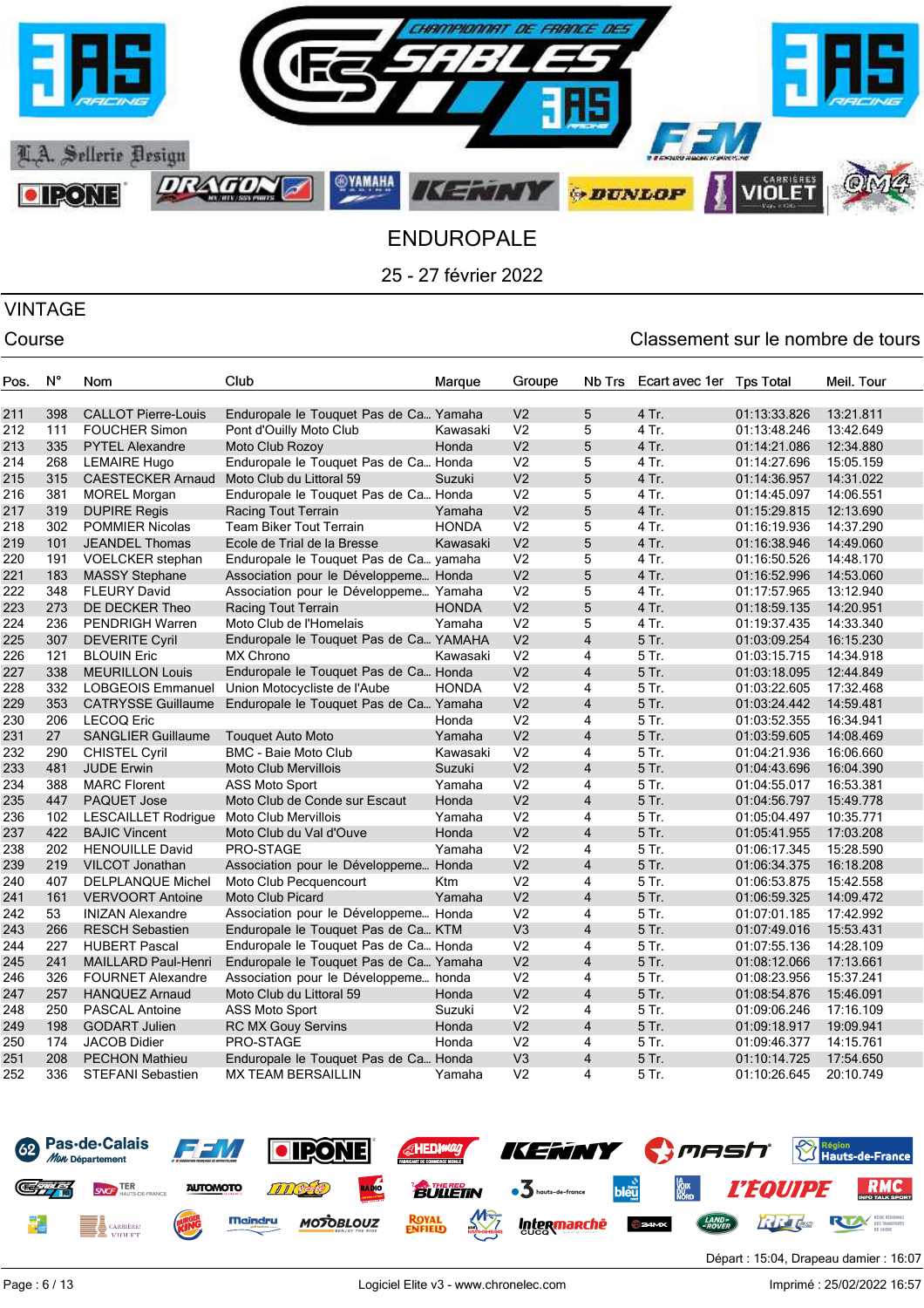

# VINTAGE

### Course Course Course Course Course Course Course Course Course Course Course Course Course Course Course Cours

| Pos. | N°  | Nom                                  | Club                                                         | Marque     | Groupe         | Nb Trs                  | Ecart avec 1er | <b>Tps Total</b> | Meil. Tour |
|------|-----|--------------------------------------|--------------------------------------------------------------|------------|----------------|-------------------------|----------------|------------------|------------|
|      |     |                                      |                                                              |            |                |                         |                |                  |            |
| 253  | 433 | <b>TIRARD Guillaume</b>              | <b>ASM Circuit Carole</b>                                    | Yamaha     | V <sub>2</sub> | $\overline{4}$          | 5 Tr.          | 01:10:57.254     | 15:07.360  |
| 254  | 390 | <b>CUPERS Clement</b>                | Racing Tout Terrain                                          | Honda      | V <sub>2</sub> | 4                       | 5 Tr.          | 01:11:11.975     | 15:09.840  |
| 255  | 203 | <b>DANNER Simon</b>                  | Moto Club Les Pieux                                          | Honda      | V <sub>2</sub> | $\overline{4}$          | 5 Tr.          | 01:11:23.816     | 16:57.700  |
| 256  | 253 | <b>HENRY Jean Philippe</b>           | Association Sportive de Maricourt                            | Honda      | V <sub>2</sub> | 4                       | 5 Tr.          | 01:11:25.395     | 16:12.641  |
| 257  | 212 | <b>DECOTTEGNIE Eric</b>              | Racing Tout Terrain                                          | Yamaha     | V <sub>3</sub> | $\overline{4}$          | 5 Tr.          | 01:12:26.256     | 16:07.020  |
| 258  | 409 | <b>BLAIN Eric</b>                    |                                                              | <b>KTM</b> | V <sub>2</sub> | 4                       | 5 Tr.          | 01:12:30.596     | 16:59.481  |
| 259  | 279 | <b>DOREMUS Erick</b>                 | <b>Moto Club Picard</b>                                      | Yamaha     | V <sub>2</sub> | $\overline{\mathbf{4}}$ | 5 Tr.          | 01:14:17.296     | 16:16.970  |
| 260  | 63  | <b>MOREAU Nicolas</b>                | <b>MOTO VERTE JANCIGNY</b>                                   | Kawasaki   | V <sub>2</sub> | 4                       | 5 Tr.          | 01:15:08.155     | 19:37.461  |
| 261  | 303 | <b>HORST Jues</b>                    | Enduropale le Touquet Pas de Ca Yamaha                       |            | V <sub>2</sub> | 4                       | 5 Tr.          | 01:17:00.486     | 17:10.239  |
| 262  | 245 | <b>HOLLEMAN Yvon</b>                 | Enduropale le Touquet Pas de Ca Suzuki                       |            | V <sub>2</sub> | 4                       | 5 Tr.          | 01:17:18.566     | 19:46.919  |
| 263  | 222 | <b>MONGET Philippe</b>               | <b>FCMPN</b>                                                 | kawazaki   | V <sub>2</sub> | $\overline{4}$          | 5 Tr.          | 01:17:40.997     | 18:38.631  |
| 264  | 175 | <b>DUBOIS Yannick</b>                | Moto Sport 71                                                | Honda      | V <sub>2</sub> | 4                       | 5 Tr.          | 01:17:53.407     | 18:29.300  |
| 265  | 169 | <b>MARCOT Cyril</b>                  | <b>Touquet Auto Moto</b>                                     | Yamaha     | V <sub>3</sub> | $\overline{4}$          | 5 Tr.          | 01:20:56.236     | 19:24.139  |
| 266  | 238 | <b>GRAVEL Richard</b>                | Moto Club la Gacéenne                                        | Honda      | V <sub>2</sub> | 3                       | 6 Tr.          | 01:02:45.925     | 24:59.874  |
| 267  | 171 | LOCQUENEAUX Chri                     |                                                              | yamaha     | V <sub>2</sub> | 3                       | 6 Tr.          | 01:02:49.317     | 10:38.462  |
| 268  | 224 | <b>PAGNON Frederic</b>               | Moto Club Canche Authié                                      | Kawasaki   | V <sub>2</sub> | 3                       | 6 Tr.          | 01:02:50.085     | 13:49.310  |
| 269  | 378 | <b>GAINET Patrice</b>                |                                                              | YAMAHA     | V <sub>2</sub> | 3                       | 6 Tr.          | 01:04:08.206     | 25:21.681  |
| 270  | 471 | <b>DEROO Ludovic</b>                 | Moto Club Mervillois                                         | Honda      | V <sub>2</sub> | 3                       | 6 Tr.          | 01:04:59.214     | 22:27.047  |
| 271  | 517 | <b>VOITURIEZ Emile</b>               | <b>MX Chrono</b>                                             | Honda      | V <sub>2</sub> | 3                       | 6 Tr.          | 01:06:51.305     | 22:18.890  |
| 272  | 328 | <b>MARQUES Sergio</b>                | Moto Club d'Arette                                           | Yamaha     | V <sub>2</sub> | 3                       | 6 Tr.          | 01:07:28.465     | 19:55.409  |
| 273  | 449 |                                      | SCHAUTERDEN Olivi Moto Club du Littoral 59                   | Yamaha     | V <sub>2</sub> | 3                       | 6 Tr.          | 01:08:41.086     | 25:57.939  |
| 274  | 424 |                                      | DECEUNINCK Maxen Enduropale le Touquet Pas de Ca honda       |            | V <sub>2</sub> | 3                       | 6 Tr.          | 01:09:04.157     | 20:44.311  |
| 275  | 371 | <b>THIEBAUT Vincent</b>              | Enduropale le Touquet Pas de Ca kawasaki                     |            | V <sub>2</sub> | 3                       | 6 Tr.          | 01:10:00.985     | 20:14.470  |
| 276  | 230 | <b>VOSSIUS Andre</b>                 | Moto Club du Littoral 59                                     | honda      | V <sub>2</sub> | 3                       | 6 Tr.          | 01:10:31.765     | 12:10.329  |
| 277  | 445 | <b>CADET Sylvain</b>                 | Association Sportive de Maricourt                            | Yamaha     | V <sub>2</sub> | 3                       | 6 Tr.          | 01:10:34.825     | 27:42.640  |
| 278  | 239 | <b>DELFORGE Xavier</b>               | MX Chrono                                                    | yamaha     | V <sub>2</sub> | 3                       | 6 Tr.          | 01:11:29.565     | 28:13.430  |
| 279  | 288 | <b>CAPIAUX Olivier</b>               |                                                              | HUSQVAR V2 |                | 3                       | 6 Tr.          | 01:11:51.816     | 24:14.740  |
| 280  | 160 | <b>CITERNE Tanguy</b>                | Enduropale le Touquet Pas de Ca Kawasaki                     |            | V <sub>2</sub> | 3                       | 6 Tr.          | 01:11:54.846     | 11:13.301  |
| 281  | 446 | <b>MARGOLLE Nicolas</b>              | Moto Club du Littoral 59                                     | Kawasaki   | V <sub>2</sub> | 3                       | 6 Tr.          | 01:14:21.856     | 13:50.701  |
| 282  | 321 | <b>SIMONET Valentin</b>              |                                                              | Yamaha     | V <sub>2</sub> | 3                       | 6 Tr.          | 01:14:51.854     | 22:38.339  |
| 283  | 325 | <b>LABBE Antoine</b>                 | Enduropale le Touquet Pas de Ca kawasaki                     |            | V <sub>2</sub> | 3                       | 6 Tr.          | 01:18:20.395     | 28:07.470  |
| 284  | 482 | <b>BLOUIN Francois</b>               | Moto Club Cloysien                                           | Cagiva     | V <sub>2</sub> | 3                       | 6 Tr.          | 01:18:58.567     | 27:33.660  |
| 285  | 480 | MABILLE Jean Franc                   | Saint Valéry Motocross                                       | YAMAHA     | V <sub>2</sub> | 3                       | 6 Tr.          | 01:19:15.895     | 33:36.569  |
| 286  | 391 |                                      | DE PIBRAC Pierre-Elie Enduropale le Touquet Pas de Ca Yamaha |            | V <sub>2</sub> | 3                       | 6 Tr.          | 01:20:52.025     | 22:23.438  |
| 287  | 418 | <b>LENFANT Pierre</b>                | Enduropale le Touquet Pas de Ca KTM                          |            | V <sub>3</sub> | 3                       | 6 Tr.          | 01:22:45.746     | 29:37.681  |
| 288  | 359 | COUSSAERT Maxen                      |                                                              | Honda      | V <sub>2</sub> | 3                       | 6 Tr.          | 01:22:58.796     | 20:39.859  |
| 289  | 421 | <b>ALLAIN Gael</b>                   | Enduropale le Touquet Pas de Ca Honda                        |            | V <sub>2</sub> | 3                       | 6 Tr.          | 01:23:43.636     | 23:56.741  |
| 290  | 352 | <b>BREDAT Emma</b>                   | Racing Tout Terrain                                          | Suzuki     | V <sub>2</sub> | 3                       | 6 Tr.          | 01:27:34.466     | 32:08.852  |
| 291  | 220 | <b>SEELS Romuald</b>                 | Rando Trails Compiegnois                                     | Yamaha     | V <sub>2</sub> | 3                       | 6 Tr.          | 01:27:41.526     | 26:38.101  |
| 292  | 248 | <b>LOCQUENEAUX Paul</b>              | Rouen Moto Crampons                                          | Yamaha     | V <sub>2</sub> | $\overline{c}$          | 7 Tr.          | 01:02:49.095     | 10:38.370  |
| 293  | 456 | <b>CAYEUX Benoit</b>                 | <b>Touguet Auto Moto</b>                                     | Yamaha     | V <sub>3</sub> | $\overline{2}$          | 7 Tr.          | 01:03:03.215     | 33:28.019  |
| 294  | 427 | LESCROART Stepha Racing Tout Terrain |                                                              | Yamaha     | V <sub>2</sub> | $\overline{2}$          | 7 Tr.          | 01:03:24.295     | 49:20.461  |
|      |     |                                      |                                                              |            |                |                         |                |                  |            |



Départ : 15:04, Drapeau damier : 16:07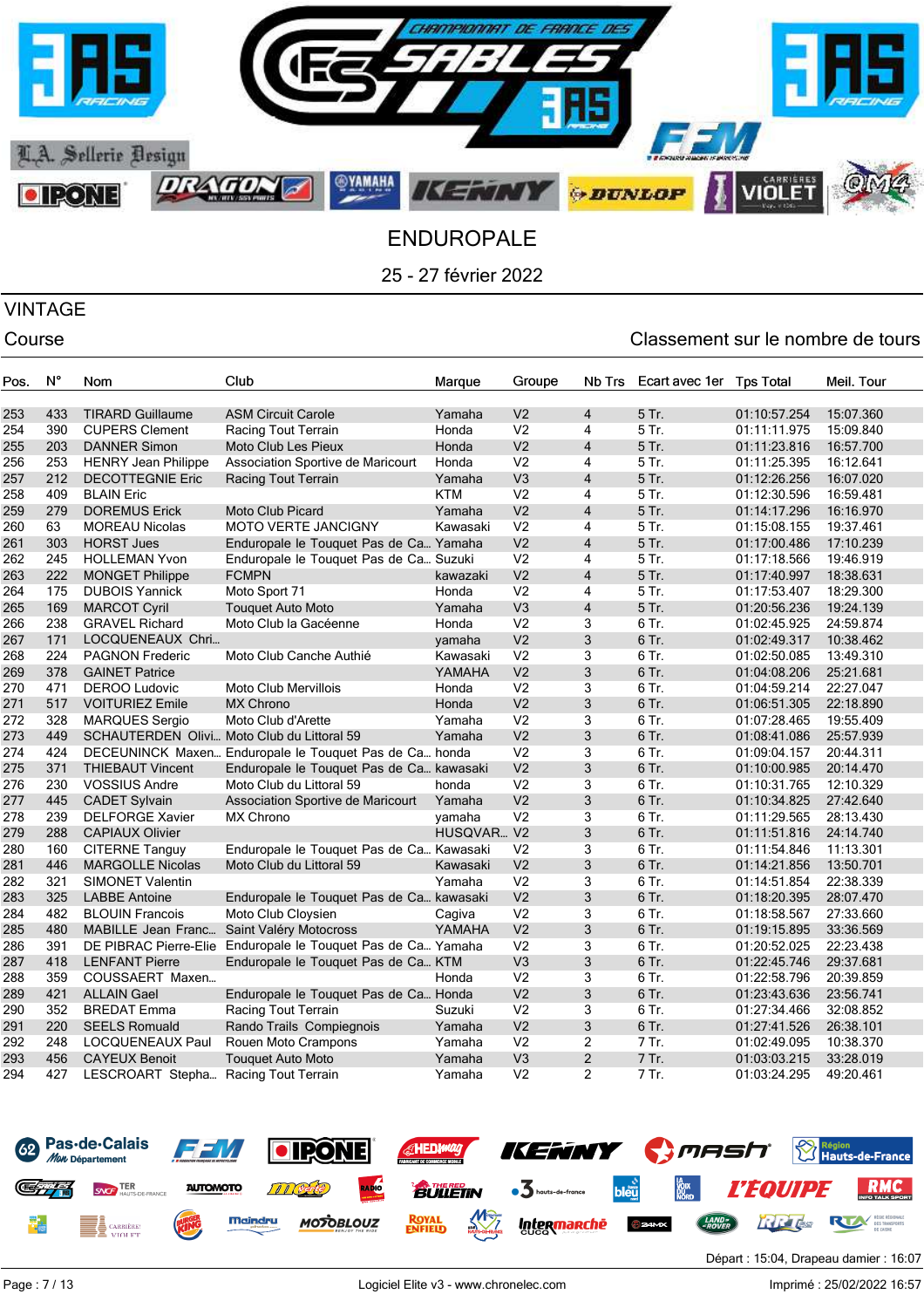

# VINTAGE

| Pos. | $N^{\circ}$ | Nom                      | Club                                                                | Marque       | Groupe         | Nb Trs                  | Ecart avec 1er | <b>Tps Total</b> | Meil. Tour               |
|------|-------------|--------------------------|---------------------------------------------------------------------|--------------|----------------|-------------------------|----------------|------------------|--------------------------|
|      |             |                          |                                                                     |              |                |                         |                |                  |                          |
| 295  | 361         | SAGNIER HENO CIé         |                                                                     | Yamaha       | V <sub>2</sub> | 2                       | 7 Tr.          | 01:03:25.955     | 31:52.330                |
| 296  | 150         | <b>MARTEL Benjamin</b>   | Enduropale le Touquet Pas de Ca Honda                               |              | V <sub>2</sub> | 2                       | 7 Tr.          | 01:03:44.695     | 51:45.891                |
| 297  | 256         | <b>COMBE Pierre</b>      | Enduropale le Touquet Pas de Ca Honda                               |              | V <sub>3</sub> | $\overline{2}$          | 7 Tr.          | 01:04:10.376     | 48:52.610                |
| 298  | 301         | <b>GUINET Sebastien</b>  | Enduropale le Touquet Pas de Ca Honda                               |              | V <sub>2</sub> | $\overline{c}$          | 7 Tr.          | 01:07:15.385     | 36:20.861                |
| 299  | 463         | <b>ROUSSEAU Eric</b>     | Enduropale le Touquet Pas de Ca Yamaha                              |              | V <sub>2</sub> | $\overline{2}$          | 7 Tr.          | 01:07:34.126     | 43:23.682                |
| 300  | 251         | <b>SOMBRET Sylvain</b>   | Enduropale le Touquet Pas de Ca Yamaha                              |              | V <sub>2</sub> | $\overline{2}$          | 7 Tr.          | 01:07:35.465     | 49:41.020                |
| 301  | 345         | <b>MICHEM Fanny</b>      | Racing Tout Terrain                                                 | Yamaha       | V <sub>2</sub> | $\overline{c}$          | 7 Tr.          | 01:08:08.436     | 43:45.431                |
| 302  | 524         | <b>SEGRETAIN Romain</b>  | Moto Club de Dreux                                                  | Kawasaki     | V <sub>2</sub> | $\overline{2}$          | 7 Tr.          | 01:11:45.046     | 15:54.891                |
| 303  | 98          | <b>SENECHAL Thierry</b>  | <b>Moto Club Picard</b>                                             | Yamaha       | V <sub>2</sub> | $\overline{c}$          | 7 Tr.          | 01:12:02.196     | 47:27.761                |
| 304  | 413         | DANEL Joseph             | Association pour le Développeme Yamaha                              |              | V <sub>2</sub> | $\overline{c}$          | 7 Tr.          | 01:14:35.127     | 1:06:13.7                |
| 305  | 195         | <b>DELILLE Anthony</b>   |                                                                     | Kawasaki     | V <sub>2</sub> | $\overline{2}$          | 7 Tr.          | 01:15:09.745     | 56:37.919                |
| 306  | 340         | <b>CARLIER Ronald</b>    | Racing Tout Terrain                                                 | YAMAHA       | V <sub>2</sub> | $\overline{c}$          | 7 Tr.          | 01:15:14.815     | 57:03.800                |
| 307  | 240         | <b>VANNESTE Gerard</b>   | Racing Tout Terrain                                                 | YAMAHA       | V <sub>2</sub> | $\mathbf{2}$            | 7 Tr.          | 01:18:17.205     | 59:53.470                |
| 308  | 432         | GIACOMOTTI Raphael       | Moto Club Marnaysien                                                | Honda        | V <sub>2</sub> | $\overline{c}$          | 7 Tr.          | 01:21:05.076     | 38:03.031                |
| 309  | 185         | PEREZ Jean-Francois      | Association pour le Développeme Honda                               |              | V <sub>2</sub> | $\overline{2}$          | 7 Tr.          | 01:24:15.626     | 1:04:19.6                |
| 310  | 71          | <b>DOLICQUE Benoit</b>   | Enduropale le Touquet Pas de Ca Yamaha                              |              | V <sub>2</sub> | 2                       | 7 Tr.          | 01:28:59.524     | 1:16:21.8                |
| 311  | 484         | <b>DELVOY Thierry</b>    | Moto Club du Littoral 59                                            | Kawasaki     | V <sub>2</sub> | $\mathbf{1}$            | 8 Tr.          | 01:28:59.115     | $\overline{\phantom{a}}$ |
|      |             |                          |                                                                     |              |                |                         |                |                  |                          |
|      |             |                          | Non Classés (Exigences : Obligation de franchir la ligne d'arrivée) |              |                |                         |                |                  |                          |
| 312  | 82          | <b>CAMBIER Vincent</b>   | Moto Club Pecquencourt                                              | ESPRIT C     | V <sub>2</sub> | $\overline{7}$          | 2 Tr.          | 00:49:05.467     | 7:17.071                 |
| 313  | 15          | <b>GAUNIAUX Kevin</b>    |                                                                     | Honda        | V <sub>2</sub> | $\overline{7}$          | 2 Tr.          | 00:55:02.807     | 7:38.909                 |
| 314  | 10          | <b>MAUHIN Philippe</b>   |                                                                     | Honda        | V <sub>2</sub> | 6                       | $3$ Tr.        | 00:49:11.045     | 8:01.941                 |
| 315  | 186         | <b>GAITS David</b>       | <b>AS Kantia</b>                                                    | Yamaha       | V <sub>2</sub> | 6                       | 3 Tr.          | 00:52:43.305     | 8:56.701                 |
| 316  | 234         | <b>DUBRULLE Valerian</b> | Moto Club de Gouy en Artois                                         | Honda        | V <sub>2</sub> | 6                       | 3 Tr.          | 01:00:23.735     | 9:51.201                 |
| 317  | 406         | <b>LESCAILLET Paul</b>   | <b>Moto Club Mervillois</b>                                         | Honda        | V <sub>2</sub> | 5                       | 4 Tr.          | 00:52:47.645     | 9:01.491                 |
| 318  | 244         | <b>BRIN Michael</b>      | Grezac Moto Club                                                    | Honda        | V <sub>2</sub> | 5                       | 4 Tr.          | 00:54:18.906     | 9:39.578                 |
| 319  | 362         | <b>DELSAUX Mathilde</b>  | Racing Tout Terrain                                                 | Kawasaki     | V <sub>2</sub> | 5                       | 4 Tr.          | 00:58:13.236     | 11:15.050                |
| 320  | 110         | <b>BEZE Frederic</b>     | Moto Club Pecquencourt                                              | Yamaha       | V <sub>2</sub> | 5                       | 4 Tr.          | 01:00:46.545     | 11:18.959                |
| 321  | 26          | <b>DENOYELLE Nicolas</b> | <b>Touquet Auto Moto</b>                                            | Kawasaki     | V <sub>2</sub> | 5                       | 4 Tr.          | 01:02:21.706     | 9:43.988                 |
| 322  | 64          | <b>DUPONT Aymerick</b>   | Moto Club Des Etangs                                                | Honda        | V <sub>2</sub> | 4                       | 5 Tr.          | 00:27:53.925     | 7:30.362                 |
| 323  | 415         | <b>LELOUP Romain</b>     | Club Motocycliste Du Perche                                         | Honda        | V <sub>2</sub> | $\overline{4}$          | 5 Tr.          | 00:35:20.397     | 9:06.999                 |
| 324  | 369         | <b>LEQUETTE Louis</b>    | Rando Trails Compiegnois                                            | Yamaha       | V <sub>2</sub> | 4                       | $5$ Tr.        | 00:38:31.927     | 10:09.202                |
| 325  | 405         | <b>JAUNIN Guillaume</b>  | <b>MC Holeshot Herbretais</b>                                       | Honda        | V <sub>2</sub> | $\overline{4}$          | 5 Tr.          | 00:40:13.915     | 10:17.359                |
| 326  | 199         | <b>DROBECQ Franck</b>    | Beauvais Moto Club                                                  | Honda        | V <sub>2</sub> | 4                       | 5 Tr.          | 00:41:01.166     | 10:10.278                |
| 327  | 91          | <b>VERLAY Guy</b>        | <b>MX Chrono</b>                                                    | Honda        | V <sub>2</sub> | $\overline{4}$          | 5 Tr.          | 00:41:04.625     | 10:07.071                |
| 328  | 437         | <b>LEFEBVRE Mike</b>     | Moto Club Des Etangs                                                | Honda        | V <sub>2</sub> | 4                       | 5 Tr.          | 00:44:03.425     | 10:39.710                |
| 329  | 473         | POTEREAU Sebastien       | Moto club challandais                                               | <b>HONDA</b> | V <sub>2</sub> | $\overline{4}$          | 5 Tr.          | 00:48:06.996     | 11:30.851                |
| 330  | 151         | <b>MARTEL Corentin</b>   | Association pour le Développeme Honda                               |              | V <sub>2</sub> | 4                       | 5 Tr.          | 00:49:28.135     | 11:11.109                |
| 331  | 184         | <b>LECONTE Gregory</b>   | Enduropale le Touquet Pas de Ca Yamaha                              |              | V <sub>2</sub> | $\overline{\mathbf{4}}$ | 5 Tr.          | 01:00:09.885     | 15:36.181                |
| 332  | 270         | <b>BLOT Christophe</b>   | Moto Club Canche Authié                                             | KAWASAKI     | V <sub>2</sub> | 4                       | 5 Tr.          | 01:01:41.956     | 14:58.211                |
| 333  | 14          | <b>HUYGHE Matthieu</b>   | Racing Tout Terrain                                                 | Kawasaki     | V <sub>2</sub> | 3                       | 6 Tr.          | 00:21:07.616     | 8:00.442                 |
| 334  | 295         | <b>METIVIER Lucas</b>    | Groupe Sportif de Torcé en Vallée                                   | Yamaha       | V <sub>2</sub> | 3                       | 6 Tr.          | 00:21:21.116     | 8:10.971                 |
|      |             |                          |                                                                     |              |                |                         |                |                  |                          |

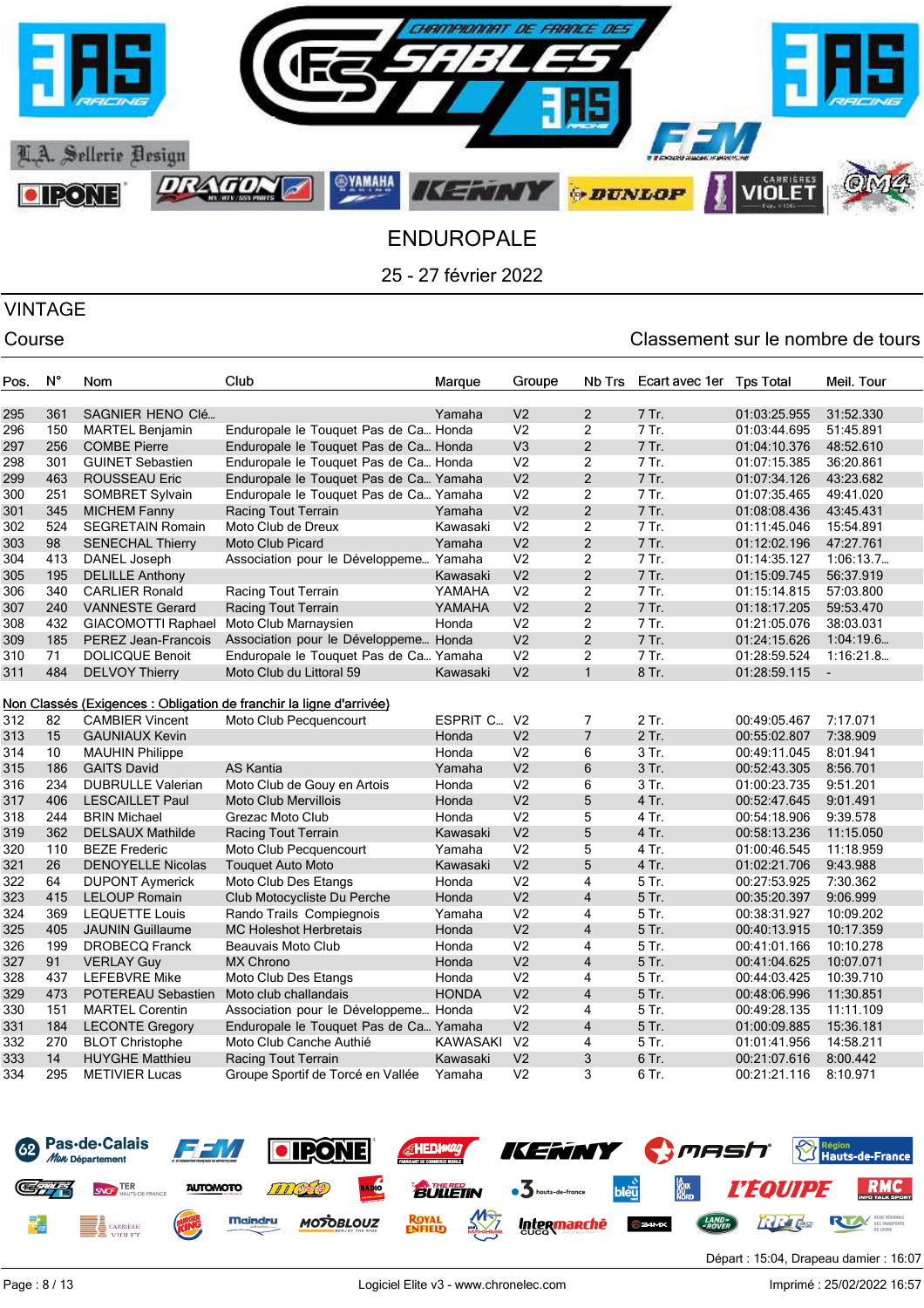

# VINTAGE

| Pos. | $N^{\circ}$ | Nom                                    | Club                                                                | Marque     | Groupe         | Nb Trs         | Ecart avec 1er | <b>Tos Total</b> | Meil. Tour |
|------|-------------|----------------------------------------|---------------------------------------------------------------------|------------|----------------|----------------|----------------|------------------|------------|
|      |             |                                        |                                                                     |            |                |                |                |                  |            |
|      |             |                                        | Non Classés (Exigences : Obligation de franchir la ligne d'arrivée) |            |                |                |                |                  |            |
| 335  | 291         | DUCOURNAU Romain Stade Montois         |                                                                     | Yamaha     | V <sub>2</sub> | 3              | 6 Tr.          | 00:25:21.225     | 9:42.000   |
| 336  | 217         | <b>DUPONT Amaury</b>                   | <b>Touquet Auto Moto</b>                                            | Yamaha     | V <sub>2</sub> | 3              | 6 Tr.          | 00:28:22.675     | 10:32.080  |
| 337  | 118         | <b>GRAND Louis-Frederic</b>            | <b>MX Landricourt</b>                                               | Kawasaki   | V <sub>2</sub> | 3              | 6 Tr.          | 00:28:52.315     | 10:31.040  |
| 338  | 298         | <b>BOUCHEZ Aurelien</b>                | Rando Trails Compiegnois                                            | YAMAHA     | V <sub>2</sub> | 3              | 6 Tr.          | 00:28:54.806     | 9:40.489   |
| 339  | 435         | <b>LANVIN Arnaud</b>                   | Moto Club breteuil sur Noye                                         | Honda      | V <sub>2</sub> | 3              | 6 Tr.          | 00:29:25.876     | 10:46.069  |
| 340  | 452         | <b>BEAUGEOIS Alexis</b>                | PRO-STAGE                                                           | Yamaha     | V <sub>2</sub> | 3              | 6 Tr.          | 00:31:28.915     | 10:36.380  |
| 341  | 394         | <b>ANDRIEUX Pierre</b>                 | Moto Club du Littoral 59                                            | Yamaha     | V <sub>2</sub> | $\mathfrak{Z}$ | 6 Tr.          | 00:32:26.906     | 11:32.629  |
| 342  | 170         | <b>BREG Didier</b>                     | Team EFC Enduro Moto Club                                           | Honda      | V <sub>2</sub> | 3              | 6 Tr.          | 00:33:42.676     | 11:28.440  |
| 343  | 377         | <b>LIENART Hugo</b>                    | Enduropale le Touquet Pas de Ca Yamaha                              |            | V <sub>2</sub> | 3              | 6 Tr.          | 00:40:04.035     | 15:10.050  |
| 344  | 205         |                                        | DEBUYSSCHER Thib Enduropale le Touquet Pas de Ca Kawasaki           |            | V <sub>2</sub> | 3              | 6 Tr.          | 00:43:21.815     | 15:07.270  |
| 345  | 78          | VANKEIRSBILCK Ma                       | Enduropale le Touquet Pas de Ca honda                               |            | V <sub>2</sub> | 3              | 6 Tr.          | 00:49:09.507     | 16:42.079  |
| 346  | 486         | <b>TILLIER Christophe</b>              | Enduropale le Touquet Pas de Ca KTM                                 |            | V <sub>2</sub> | 3              | 6 Tr.          | 00:51:58.175     | 14:05.709  |
| 347  | 177         | <b>PORET Laurent</b>                   | Enduropale le Touquet Pas de Ca KTM                                 |            | V <sub>2</sub> | 3              | 6 Tr.          | 00:53:45.715     | 19:02.381  |
| 348  | 246         | <b>ARNAL Stephane</b>                  | Enduropale le Touquet Pas de Ca Honda                               |            | V <sub>2</sub> | 3              | 6 Tr.          | 00:56:41.395     | 21:53.980  |
| 349  | 375         | <b>RITIER Benjamin</b>                 | <b>MX Chrono</b>                                                    | HONDA      | V <sub>2</sub> | 3              | 6 Tr.          | 00:57:56.866     | 20:29.069  |
| 350  | 226         | <b>ALEXANDRE Carl</b>                  | Moto Club de Queven                                                 | Maico      | V <sub>2</sub> | 3              | 6 Tr.          | 00:58:32.916     | 22:51.931  |
| 351  | 90          | <b>LINGLART Tristan</b>                | Enduropale le Touquet Pas de Ca Honda                               |            | V <sub>2</sub> | 3              | 6 Tr.          | 01:01:40.026     | 22:20.228  |
| 352  | 120         | <b>JACQUEMET Aurelien</b>              | Moto Club Manre                                                     | Kawasaki   | V <sub>2</sub> | $\overline{2}$ | 7 Tr.          | 00:14:48.426     | 8:49.461   |
| 353  | 313         | <b>DELIGNIERES Quent.</b>              | Moto Club du Littoral 59                                            | Honda      | V <sub>2</sub> | $\overline{2}$ | 7 Tr.          | 00:15:20.386     | 9:47.800   |
| 354  | 73          | <b>MEILLAT Christophe</b>              | C.M. PROMO                                                          | Honda      | V <sub>2</sub> | $\overline{2}$ | 7 Tr.          | 00:16:03.526     | 9:53.861   |
| 355  | 135         | <b>LESIEUR Pierre</b>                  | Enduropale le Touquet Pas de Ca Honda                               |            | V <sub>2</sub> | $\overline{2}$ | 7 Tr.          | 00:16:21.134     | 9:50.579   |
| 356  | 97          | <b>HAUTOT Raynald</b>                  | Rouen Moto Crampons                                                 | Kawasaki   | V <sub>2</sub> | $\overline{c}$ | 7 Tr.          | 00:16:24.627     | 10:31.283  |
| 357  | 187         | <b>SCHMIDT Robert</b>                  |                                                                     | Honda      | V <sub>2</sub> | $\overline{2}$ | 7 Tr.          | 00:17:02.874     | 10:53.819  |
| 358  | 317         | SAMULEWICZ Guilla                      | Association pour le Développeme Yamaha                              |            | V <sub>2</sub> | $\overline{2}$ | 7 Tr.          | 00:17:42.085     | 10:06.509  |
| 359  | 112         | <b>MILLET Maxence</b>                  | <b>CMPN Paris</b>                                                   | Yamaha     | V <sub>2</sub> | $\overline{2}$ | 7 Tr.          | 00:18:11.865     | 11:24.350  |
| 360  | 310         | FREITAS AZEVEDO                        | Mx Moulins Motoclub                                                 | Honda      | V <sub>2</sub> | $\overline{c}$ | 7 Tr.          | 00:19:02.786     | 10:43.961  |
| 361  | 347         | <b>MOREAU Mathieu</b>                  | <b>Extreme Moto Club</b>                                            | Kawasaki   | V <sub>2</sub> | $\overline{2}$ | 7 Tr.          | 00:19:13.886     | 11:07.311  |
| 362  | 249         | <b>LOISEAU Sebastien</b>               | PRO-STAGE                                                           | Kawasaki   | V <sub>2</sub> | $\overline{2}$ | 7 Tr.          | 00:19:17.866     | 11:00.061  |
| 363  | 207         | <b>PERARD Bernard</b>                  | Moto Club du Littoral 59                                            | Yamaha     | V <sub>2</sub> | $\overline{2}$ | 7 Tr.          | 00:20:14.145     | 12:32.709  |
| 364  | 180         | <b>VERPLANCK Olivier</b>               | <b>MX Chrono</b>                                                    | Honda      | V <sub>2</sub> | $\overline{2}$ | 7 Tr.          | 00:22:09.855     | 13:55.880  |
| 365  | 204         | <b>WILLO Michael</b>                   | Moto Club du Littoral 59                                            | <b>KTM</b> | V <sub>2</sub> | $\overline{2}$ | 7 Tr.          | 00:23:32.566     | 15:53.439  |
| 366  | 104         | DELEPIERRE Christo Racing Tout Terrain |                                                                     | Honda      | V <sub>2</sub> | $\overline{c}$ | 7 Tr.          | 00:23:34.136     | 14:28.071  |
| 367  | 271         | <b>ANCHAIN Freddy</b>                  | Moto Club de Gouy en Artois                                         | Yamaha     | V <sub>2</sub> | $\overline{2}$ | 7 Tr.          | 00:23:49.316     | 15:53.451  |
| 368  | 62          | <b>ECARNOT Franck</b>                  | Moto Club Fresnois                                                  | Honda      | V <sub>2</sub> | $\overline{c}$ | 7 Tr.          | 00:26:14.017     | 20:05.212  |
| 369  | 443         | <b>BRUMAN Alexandre</b>                | Moto Club Municipal Ailly sur Noye Yamaha                           |            | V <sub>2</sub> | $\overline{2}$ | 7 Tr.          | 00:31:02.655     | 19:09.760  |
| 370  | 410         | <b>WALLAERT Tristan</b>                | <b>Touquet Auto Moto</b>                                            | <b>KTM</b> | V <sub>2</sub> | $\overline{2}$ | 7 Tr.          | 00:33:20.066     | 19:37.480  |
| 371  | 442         | <b>CALONNE Bertrand</b>                | Association pour le Développeme Yamaha                              |            | V <sub>2</sub> | $\overline{2}$ | 7 Tr.          | 00:34:33.894     | 23:40.148  |
| 372  | 354         | <b>DELDYCKE Valentin</b>               | <b>MX Chrono</b>                                                    | Yamaha     | V <sub>2</sub> | $\overline{2}$ | 7 Tr.          | 00:40:20.895     | 32:16.560  |
| 373  | 349         | <b>GUERMONPREZ Ra</b>                  | <b>GIRONVILLE 77</b>                                                | Yamaha     | V <sub>2</sub> | $\overline{2}$ | 7 Tr.          | 00:42:17.187     | 28:04.282  |
| 374  | 235         | <b>DOUDIN Sofian</b>                   | Enduropale le Touquet Pas de Ca Yamaha                              |            | V <sub>2</sub> | $\overline{c}$ | 7 Tr.          | 00:42:20.896     | 33:20.072  |
| 375  | 293         | <b>VIGNON Marc</b>                     | Moto Club Picard                                                    | <b>KTM</b> | V <sub>3</sub> | $\overline{2}$ | 7 Tr.          | 00:44:15.815     | 28:57.119  |
|      |             |                                        |                                                                     |            |                |                |                |                  |            |

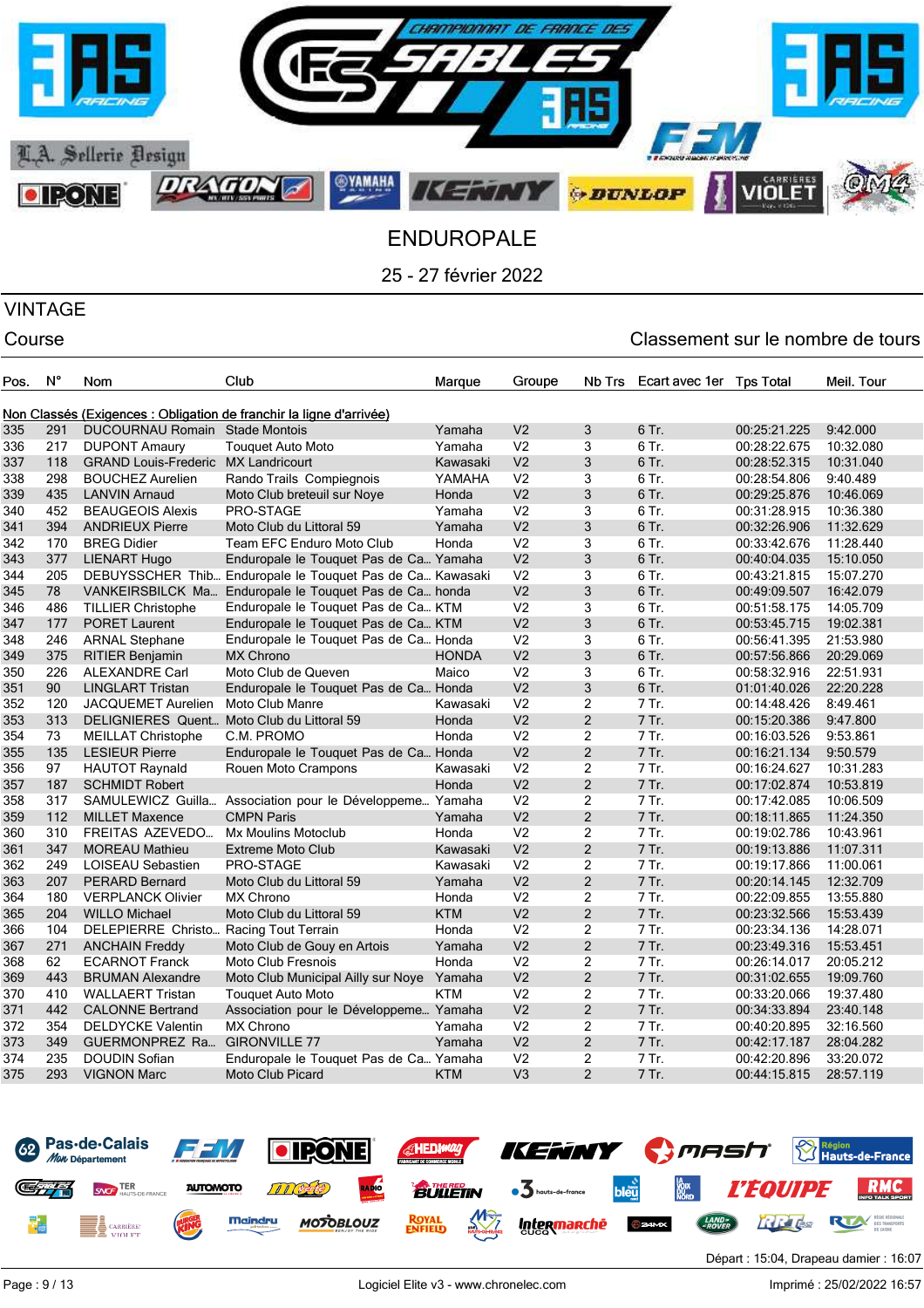

### VINTAGE

| Pos. | N°  | Nom                          | Club                                                                | Marque       | Groupe         | Nb Trs         | Ecart avec 1er | <b>Tps Total</b> | Meil. Tour               |
|------|-----|------------------------------|---------------------------------------------------------------------|--------------|----------------|----------------|----------------|------------------|--------------------------|
|      |     |                              |                                                                     |              |                |                |                |                  |                          |
|      |     |                              | Non Classés (Exigences : Obligation de franchir la ligne d'arrivée) |              |                |                |                |                  |                          |
| 376  | 441 | <b>COUSIN Arnaud</b>         | Moto Club du Littoral 59                                            | Yamaha       | V <sub>2</sub> | $\overline{2}$ | 7 Tr.          | 00:44:35.195     | 32:16.851                |
| 377  | 420 | D'ISTRIA Colonna             |                                                                     | Honda        | V <sub>2</sub> | $\overline{2}$ | 7 Tr.          | 00:46:54.345     | 26:23.250                |
| 378  | 223 | LOCQUENEAUX Jea              |                                                                     | <b>HONDA</b> | V <sub>2</sub> | $\overline{2}$ | 7 Tr.          | 00:47:21.415     | 34:58.310                |
| 379  | 331 | <b>LEPINOIS David</b>        | MX 911                                                              | Yamaha       | V <sub>2</sub> | $\overline{2}$ | 7 Tr.          | 00:48:23.436     | 36:34.179                |
| 380  | 327 | <b>KOWALSKI Aymeric</b>      | Association pour le Développeme yamaha                              |              | V <sub>2</sub> | $\overline{2}$ | 7 Tr.          | 00:51:13.135     | 40:32.089                |
| 381  | 385 | <b>DUPRIEZ Yvan</b>          | <b>Extreme Moto Club</b>                                            | Honda        | V <sub>2</sub> | $\overline{c}$ | 7 Tr.          | 00:51:16.155     | 31:25.040                |
| 382  | 461 | <b>MOLLET Ladislas</b>       | Enduropale le Touquet Pas de Ca Husqvarna                           |              | V <sub>2</sub> | $\overline{2}$ | 7 Tr.          | 00:54:55.487     | 37:02.752                |
| 383  | 289 | <b>DELVOY Franck</b>         | <b>Touquet Auto Moto</b>                                            | Yamaha       | V <sub>2</sub> | $\overline{2}$ | 7 Tr.          | 00:56:34.085     | 44:25.411                |
| 384  | 264 | <b>MATRINGHEM Hugu</b>       | Enduropale le Touquet Pas de Ca Yamaha                              |              | V <sub>2</sub> | $\overline{2}$ | 7 Tr.          | 00:59:52.015     | 48:15.963                |
| 385  | 231 | <b>PETITTI Cyril</b>         | Enduropale le Touquet Pas de Ca YAMAHA                              |              | V <sub>2</sub> | $\overline{2}$ | 7 Tr.          | 01:00:03.324     | 44:50.608                |
| 386  | 600 | <b>VERHAEGHE Scotty</b>      | Moto Club Nord Seine & Marnais                                      | Honda        | V <sub>2</sub> | $\mathbf{1}$   | 8 Tr.          | 00:03:36.465     | $\blacksquare$           |
| 387  | 9   | <b>HAMARD Kevin</b>          | Moto Club de la vallée de l'Oise                                    | Yamaha       | V <sub>2</sub> | $\mathbf{1}$   | 8 Tr.          | 00:04:50.485     | $\overline{\phantom{a}}$ |
| 388  | 69  | SOT Jean Baptiste            | Union Motocycliste de l'Aube                                        | Honda        | V <sub>2</sub> | $\mathbf{1}$   | 8 Tr.          | 00:04:50.775     | $\overline{\phantom{a}}$ |
| 389  | 138 | RABATTU Charly               | Moto Club Saint Romanais                                            | Honda        | V <sub>2</sub> | $\mathbf{1}$   | 8 Tr.          | 00:05:25.136     | $\blacksquare$           |
| 390  | 178 | <b>DELIEGE Hugues</b>        | Racing Tout Terrain                                                 | Yamaha       | V <sub>2</sub> | $\mathbf{1}$   | 8 Tr.          | 00:05:34.796     | $\overline{\phantom{a}}$ |
| 391  | 35  | <b>MADDELEIN Julien</b>      | Moto Club du Littoral 59                                            | Honda        | V <sub>2</sub> | $\mathbf{1}$   | 8 Tr.          | 00:05:57.905     | $\blacksquare$           |
| 392  | 61  | <b>BEAUVAIS Jerome</b>       | Les Whoops Flixecourtois                                            | yamaha       | V <sub>2</sub> | $\mathbf{1}$   | 8 Tr.          | 00:06:14.575     | $\overline{\phantom{a}}$ |
| 393  | 153 | <b>MARTEL Jean Yves</b>      | Enduropale le Touquet Pas de Ca Honda                               |              | V <sub>2</sub> | $\mathbf{1}$   | 8 Tr.          | 00:06:29.125     | $\blacksquare$           |
| 394  | 478 | <b>GODFROY Jessy</b>         | <b>Moto Club Mervillois</b>                                         | Honda        | V <sub>2</sub> | $\mathbf{1}$   | 8 Tr.          | 00:06:30.145     |                          |
| 395  | 200 | <b>BEURTON Benjamin</b>      | SPORTS CLUB TOUT TERRAIN Yamaha                                     |              | V <sub>2</sub> | $\mathbf{1}$   | 8 Tr.          | 00:06:44.615     | $\overline{\phantom{a}}$ |
| 396  | 383 | <b>LECOUTRE Louis</b>        | Moto Club du Littoral 59                                            | Honda        | V <sub>2</sub> | $\overline{1}$ | 8 Tr.          | 00:07:16.516     | $\overline{\phantom{a}}$ |
| 397  | 485 | ACQUISTAPACE Jea             | Enduropale le Touquet Pas de Ca Yamaha                              |              | V <sub>2</sub> | $\mathbf{1}$   | 8 Tr.          | 00:07:42.846     | $\overline{\phantom{a}}$ |
| 398  | 144 | BOURNISIEN Guillau MX Chrono |                                                                     | <b>HONDA</b> | V <sub>2</sub> | $\mathbf{1}$   | 8 Tr.          | 00:07:46.097     | $\blacksquare$           |
| 399  | 454 | <b>BENOIT Pierrick</b>       | Moto Club du Littoral 59                                            | <b>KTM</b>   | V <sub>2</sub> | $\mathbf{1}$   | 8 Tr.          | 00:07:56.645     | $\blacksquare$           |
| 400  | 159 | <b>VARLET Julien</b>         | Moto Club Picard                                                    | Yamaha       | V <sub>2</sub> | $\mathbf{1}$   | 8 Tr.          | 00:08:05.355     | $\blacksquare$           |
| 401  | 431 | <b>BIANUCCI Max</b>          | <b>Bud Racing Training Camp</b>                                     | Yamaha       | V <sub>2</sub> | $\mathbf{1}$   | 8 Tr.          | 00:08:13.885     | $\overline{\phantom{a}}$ |
| 402  | 179 | <b>BOETE</b> Jean            | Moto Club Pecquencourt                                              | Honda        | V <sub>2</sub> | $\mathbf{1}$   | 8 Tr.          | 00:08:21.385     | $\overline{\phantom{a}}$ |
| 403  | 277 | <b>HEDOUIN Julien</b>        | Moto Club du Littoral 59                                            | Yamaha       | V <sub>2</sub> | $\mathbf{1}$   | 8 Tr.          | 00:08:24.565     | $\blacksquare$           |
| 404  | 136 | <b>COQUELLE Michael</b>      | Association Sportive de Maricourt                                   | Kawasaki     | V <sub>2</sub> | $\mathbf{1}$   | 8 Tr.          | 00:08:38.846     | $\overline{\phantom{a}}$ |
| 405  | 368 | <b>GROOT Matthias</b>        | Racing Tout Terrain                                                 | Honda        | V <sub>2</sub> | $\mathbf{1}$   | 8 Tr.          | 00:08:45.646     | $\overline{\phantom{a}}$ |
| 406  | 162 | <b>BAUZONE Nicolas</b>       | Enduropale le Touquet Pas de Ca Honda                               |              | V <sub>2</sub> | $\mathbf{1}$   | 8 Tr.          | 00:09:00.417     | $\sim$                   |
| 407  | 282 | <b>BARBIER Matthieu</b>      | Moto Club Basly                                                     | Suzuki       | V <sub>2</sub> | $\mathbf{1}$   | 8 Tr.          | 00:09:30.975     | $\overline{\phantom{a}}$ |
| 408  | 286 | <b>MAILLE Patrick</b>        | <b>Moto Club Mervillois</b>                                         | Yamaha       | V <sub>2</sub> | $\mathbf{1}$   | 8 Tr.          | 00:09:35.205     | $\overline{a}$           |
| 409  | 402 | <b>UZUM Engin</b>            | Moto Club Rozoy                                                     | YAMAHA       | V <sub>2</sub> | $\mathbf{1}$   | 8 Tr.          | 00:09:36.655     | $\overline{\phantom{a}}$ |
| 410  | 190 | <b>STENNIER Bernard</b>      | Enduropale le Touquet Pas de Ca Suzuki                              |              | V3             | $\mathbf{1}$   | 8 Tr.          | 00:10:18.936     | $\overline{\phantom{a}}$ |
| 411  | 192 | <b>THERSSEN Romain</b>       | Moto Club du Littoral 59                                            | Yamaha       | V <sub>2</sub> | $\mathbf{1}$   | 8 Tr.          | 00:11:31.606     | $\blacksquare$           |
| 412  | 329 | <b>BRAZY Loic</b>            | <b>Moto Club Picard</b>                                             | Honda        | V <sub>2</sub> | $\mathbf{1}$   | 8 Tr.          | 00:11:52.724     | $\overline{\phantom{a}}$ |
| 413  | 386 | <b>MAUREL Tom</b>            | Enduropale le Touquet Pas de Ca KTM                                 |              | V <sub>2</sub> | $\mathbf{1}$   | 8 Tr.          | 00:11:55.674     | $\overline{\phantom{a}}$ |
| 414  | 356 | <b>VANCOILLIE Jules</b>      | Moto Club du Littoral 59                                            | honda        | V <sub>2</sub> | $\mathbf{1}$   | 8 Tr.          | 00:12:33.645     | ÷,                       |
| 415  | 430 | <b>BONNE Thomas</b>          | Moto Club Picard                                                    | Honda        | V <sub>2</sub> | $\mathbf{1}$   | 8 Tr.          | 00:12:39.555     | $\overline{\phantom{a}}$ |
| 416  | 364 | <b>CHASLIN Olivier</b>       | Enduropale le Touquet Pas de Ca Yamaha                              |              | V <sub>2</sub> | $\mathbf{1}$   | 8 Tr.          | 00:12:50.855     | $\overline{a}$           |
|      |     |                              |                                                                     |              |                |                |                |                  |                          |

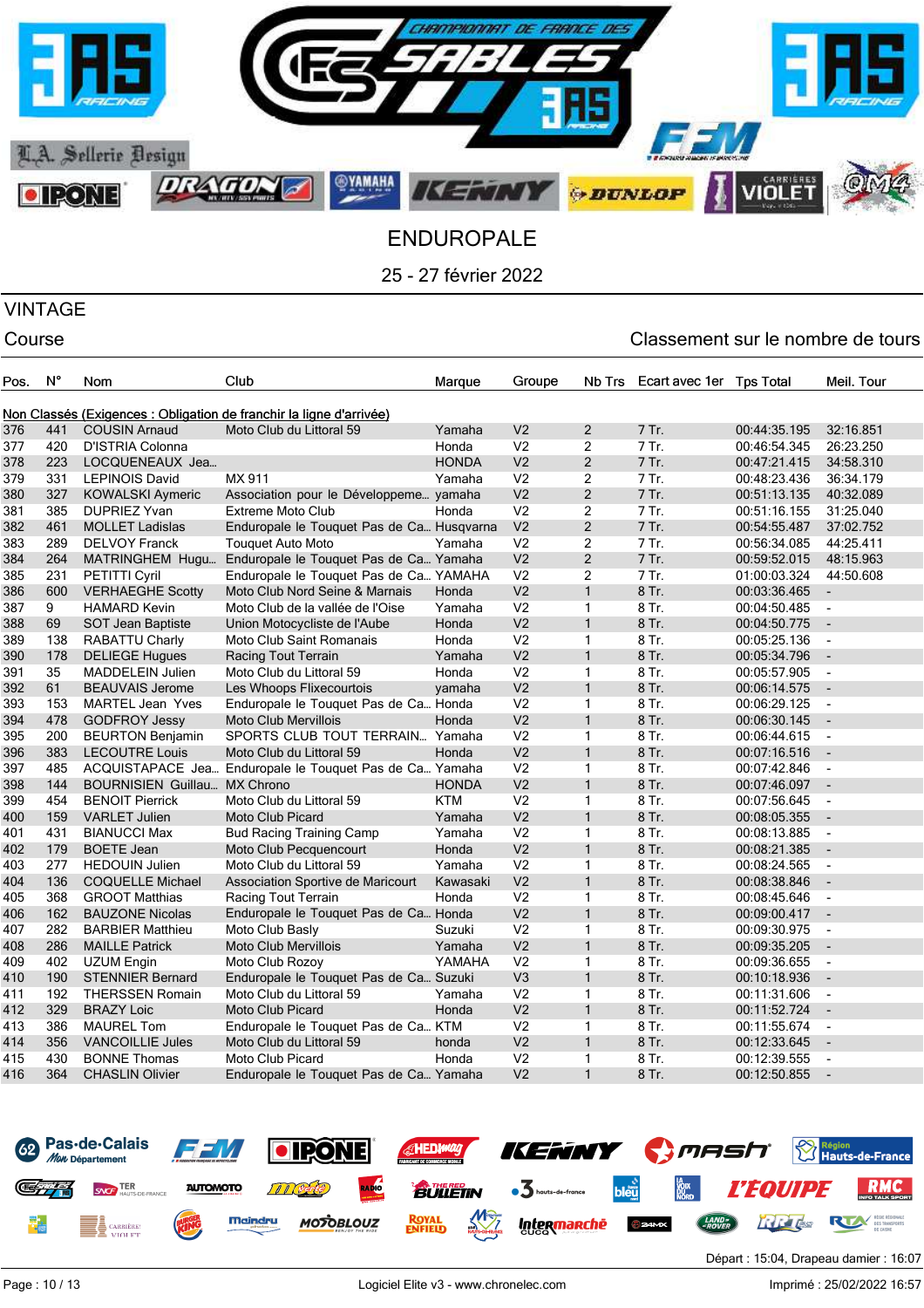

### VINTAGE

| Pos. | N°             | Nom                                    | Club                                                                | Marque        | Groupe         | Nb Trs         | Ecart avec 1er Tps Total |                          | Meil. Tour               |
|------|----------------|----------------------------------------|---------------------------------------------------------------------|---------------|----------------|----------------|--------------------------|--------------------------|--------------------------|
|      |                |                                        |                                                                     |               |                |                |                          |                          |                          |
|      |                |                                        | Non Classés (Exigences : Obligation de franchir la ligne d'arrivée) |               |                |                |                          |                          |                          |
| 417  | 450            | <b>THILLARD Cyril</b>                  | Les Whoops Flixecourtois                                            | honda         | V <sub>2</sub> | $\mathbf{1}$   | 8 Tr.                    | 00:12:52.786             | $\overline{\phantom{a}}$ |
| 418  | 523            | <b>DORGET Simon</b>                    | Fontenoy Moto Club                                                  | Yamaha        | V <sub>2</sub> | $\mathbf{1}$   | 8 Tr.                    | 00:13:02.256             | $\blacksquare$           |
| 419  | 299            |                                        | MATRINGHEM Thom Enduropale le Touquet Pas de Ca Suzuki              |               | V <sub>2</sub> | $\mathbf{1}$   | 8 Tr.                    | 00:14:02.267             | $\overline{\phantom{a}}$ |
| 420  | 330            | LOBRY Angelo                           |                                                                     | Ktm           | V <sub>2</sub> | $\mathbf{1}$   | 8 Tr.                    | 00:14:17.855             | $\overline{\phantom{a}}$ |
| 421  | 466            | LE MOAL Pascal                         |                                                                     | YAMAHA        | V <sub>2</sub> | $\mathbf{1}$   | 8 Tr.                    | 00:14:33.126             |                          |
| 422  | 379            | <b>FAVRAY Yvan</b>                     | Enduropale le Touquet Pas de Ca Yamaha                              |               | V <sub>2</sub> | $\mathbf{1}$   | 8 Tr.                    | 00:14:33.576             | $\blacksquare$           |
| 423  | 229            | DELANNOY Christop                      | Association pour le Développeme Yamaha                              |               | V <sub>2</sub> | $\mathbf{1}$   | 8 Tr.                    | 00:14:47.215             | $\overline{\phantom{a}}$ |
| 424  | 440            | <b>BRUMAN Bertrand</b>                 | Enduropale le Touquet Pas de Ca Ktm                                 |               | V <sub>2</sub> | $\mathbf{1}$   | 8 Tr.                    | 00:14:57.586             | $\overline{\phantom{a}}$ |
| 425  | 389            | <b>BROUDER Hugo</b>                    | Enduropale le Touquet Pas de Ca Yamaha                              |               | V <sub>2</sub> | $\mathbf{1}$   | 8 Tr.                    | 00:15:01.916             | $\overline{\phantom{a}}$ |
| 426  | 254            | <b>BROCHETON Philippe</b>              | Enduropale le Touquet Pas de Ca KTM                                 |               | V <sub>2</sub> | $\mathbf{1}$   | 8 Tr.                    | 00:15:24.426             | $\overline{\phantom{a}}$ |
| 427  | 147            | <b>FLAMBARD Gregoire</b>               | Moto Club de Caen                                                   | KTM           | V <sub>2</sub> | $\mathbf{1}$   | 8 Tr.                    | 00:16:42.727             | $\overline{\phantom{a}}$ |
| 428  | 267            | <b>GUYOT Olivier</b>                   | MC Nevers Nièvre                                                    | Yamaha        | V <sub>2</sub> | $\mathbf{1}$   | 8 Tr.                    | 00:17:09.277             | $\blacksquare$           |
| 429  | 408            | <b>BOURGAIN Ludovic</b>                | Moto Club Pecquencourt                                              | Yamaha        | V <sub>2</sub> | $\mathbf{1}$   | 8 Tr.                    | 00:17:43.735             | $\overline{\phantom{a}}$ |
| 430  | 417            | LEPERS Benjamin                        | Enduropale le Touquet Pas de Ca Kawasaki                            |               | V <sub>2</sub> | $\mathbf{1}$   | 8 Tr.                    | 00:21:22.366             | $\overline{\phantom{a}}$ |
| 431  | 428            | <b>BERNARD Quentin</b>                 | Plan D'Orgon Sport Moto                                             | Yamaha        | V <sub>2</sub> | $\mathbf{1}$   | 8 Tr.                    | 00:22:35.696             | $\overline{\phantom{a}}$ |
| 432  | 242            | <b>MESNIVAL Eric</b>                   | Moto Club de Caen                                                   | Yamaha        | V <sub>2</sub> | $\mathbf{1}$   | 8 Tr.                    | 00:23:19.986             | $\blacksquare$           |
| 433  | 255            | <b>DEFLANDRE Olivier</b>               |                                                                     | Yamaha        | V <sub>2</sub> | $\mathbf{1}$   | 8 Tr.                    | 00:24:02.694             | $\overline{\phantom{a}}$ |
| 434  | 438            | <b>TOULEMONDE Axel</b>                 |                                                                     | <b>KTM</b>    | V <sub>2</sub> | $\mathbf{1}$   | 8 Tr.                    | 00:29:08.516             | $\overline{\phantom{a}}$ |
| 435  | 346            | LEMARDELE Stepha                       | <b>CMC - Chaulieu Moto Club</b>                                     | Yamaha        | V <sub>2</sub> | $\mathbf{1}$   | 8 Tr.                    | 00:31:09.955             | $\overline{\phantom{a}}$ |
| 436  | 284            | VANDENBUSSCHE                          | <b>Moto Club Mervillois</b>                                         | Suzuki        | V <sub>2</sub> | $\mathbf{1}$   | 8 Tr.                    | 00:31:18.355             | $\overline{\phantom{a}}$ |
| 437  | 283            | <b>HERRBACH Philippe</b>               | Enduropale le Touquet Pas de Ca Honda                               |               | V <sub>2</sub> | $\mathbf{1}$   | 8 Tr.                    | 00:31:30.855             | $\blacksquare$           |
| 438  | 513            | <b>DESSERY Paul Louis</b>              | Enduropale le Touquet Pas de Ca ktm                                 |               | V <sub>2</sub> | $\mathbf{1}$   | 8 Tr.                    | 00:34:53.767             | $\blacksquare$           |
| 439  | 211            | <b>DUPUY Adrien</b>                    | Moto Club des trois Vallées                                         | Yamaha        | V <sub>2</sub> | $\mathbf{1}$   | 8 Tr.                    | 00:35:06.994             | $\overline{\phantom{a}}$ |
| 440  | 472            | DEGRUGILLIER Alban Racing Tout Terrain |                                                                     | Honda         | V <sub>2</sub> | $\mathbf{1}$   | 8 Tr.                    | 00:35:12.307             | $\overline{\phantom{a}}$ |
| 441  | 393            |                                        | MENNETREY Anthony Enduropale le Touquet Pas de Ca Yamaha            |               | V <sub>2</sub> | $\mathbf{1}$   | 8 Tr.                    | 00:43:08.025             | $\overline{\phantom{a}}$ |
| 442  | 341            | LEPICARD Jean                          |                                                                     | Yamaha        | V <sub>2</sub> | $\mathbf{1}$   | 8 Tr.                    | 00:46:50.126             | $\overline{\phantom{a}}$ |
| 443  | 460            | VACHERAND Jean-M                       |                                                                     | yamaha        | V <sub>2</sub> | $\mathbf{1}$   | 8 Tr.                    | 00:53:43.776             | $\overline{\phantom{a}}$ |
| 444  | 491            | <b>CATALANO Giuseppe</b>               |                                                                     | Suzuki 350 V2 |                | $\mathbf{1}$   | 8 Tr.                    | 00:57:39.166             | $\overline{\phantom{a}}$ |
| 445  | 3              | <b>BOURGAIN Laurent</b>                | <b>Touquet Auto Moto</b>                                            | Kawasaki      | V <sub>2</sub> | $\mathbf 0$    |                          |                          | $\overline{a}$           |
| 446  | $\overline{4}$ | <b>DEMILLY Pierre</b>                  | Moto Club du Littoral 59                                            | Honda         | V <sub>2</sub> | 0              | $\blacksquare$           | $\blacksquare$           | $\blacksquare$           |
| 447  | 16             | <b>BINSE Denis</b>                     | <b>Cassel Moto Club</b>                                             | Honda         | V <sub>2</sub> | $\overline{0}$ | $\overline{a}$           |                          |                          |
| 448  | 19             | <b>HOREAUX Nicolas</b>                 | Moto Club Cercle de l'amitié                                        | Kawasaki      | V <sub>2</sub> | $\mathbf 0$    | $\blacksquare$           | $\blacksquare$           | ٠                        |
| 449  | 22             | <b>BOURGAIN Marius</b>                 | Moto Club du Littoral 59                                            | Kawasaki      | V <sub>2</sub> | $\mathbf{0}$   | $\overline{\phantom{a}}$ | $\blacksquare$           |                          |
| 450  | 33             | <b>DECOTTEGNIE Louis</b>               | Racing Tout Terrain                                                 | Yamaha        | V <sub>2</sub> | $\Omega$       | $\blacksquare$           | ٠                        | $\overline{a}$           |
| 451  | 37             | <b>FERON Reynald</b>                   | Association Sportive de Maricourt                                   | Honda         | V <sub>2</sub> | $\Omega$       | ÷                        | ÷,                       | $\overline{a}$           |
| 452  | 52             | <b>BOUZIN Axel</b>                     | Association pour le Développeme Honda                               |               | V <sub>2</sub> | 0              | $\overline{\phantom{a}}$ | $\overline{\phantom{a}}$ | $\overline{\phantom{a}}$ |
| 453  | 67             | <b>DUMONTIER Franck</b>                | Mx 15 Moto Club                                                     | Honda         | V <sub>2</sub> | $\mathbf 0$    | $\overline{\phantom{a}}$ |                          |                          |
| 454  | 79             | <b>DUMINY Eric</b>                     | Moto Club Picard                                                    | Honda         | V <sub>2</sub> | $\mathbf 0$    | $\blacksquare$           | $\blacksquare$           | $\blacksquare$           |
| 455  | 94             | <b>REBERGUES Karl</b>                  | Enduropale le Touquet Pas de Ca Honda                               |               | V <sub>2</sub> | $\mathbf{0}$   | ÷,                       | $\overline{\phantom{0}}$ |                          |
| 456  | 109            | <b>KUNTZ Cedric</b>                    | Moto Club de Berchères les Pierr Kawasaki                           |               | V <sub>2</sub> | $\Omega$       | $\blacksquare$           | $\blacksquare$           | $\blacksquare$           |
| 457  | 113            |                                        | ROUSSEAU Alexandre Moto Club du Littoral 59                         | <b>KTM</b>    | V <sub>2</sub> | $\overline{0}$ |                          |                          |                          |
|      |                |                                        |                                                                     |               |                |                |                          |                          |                          |

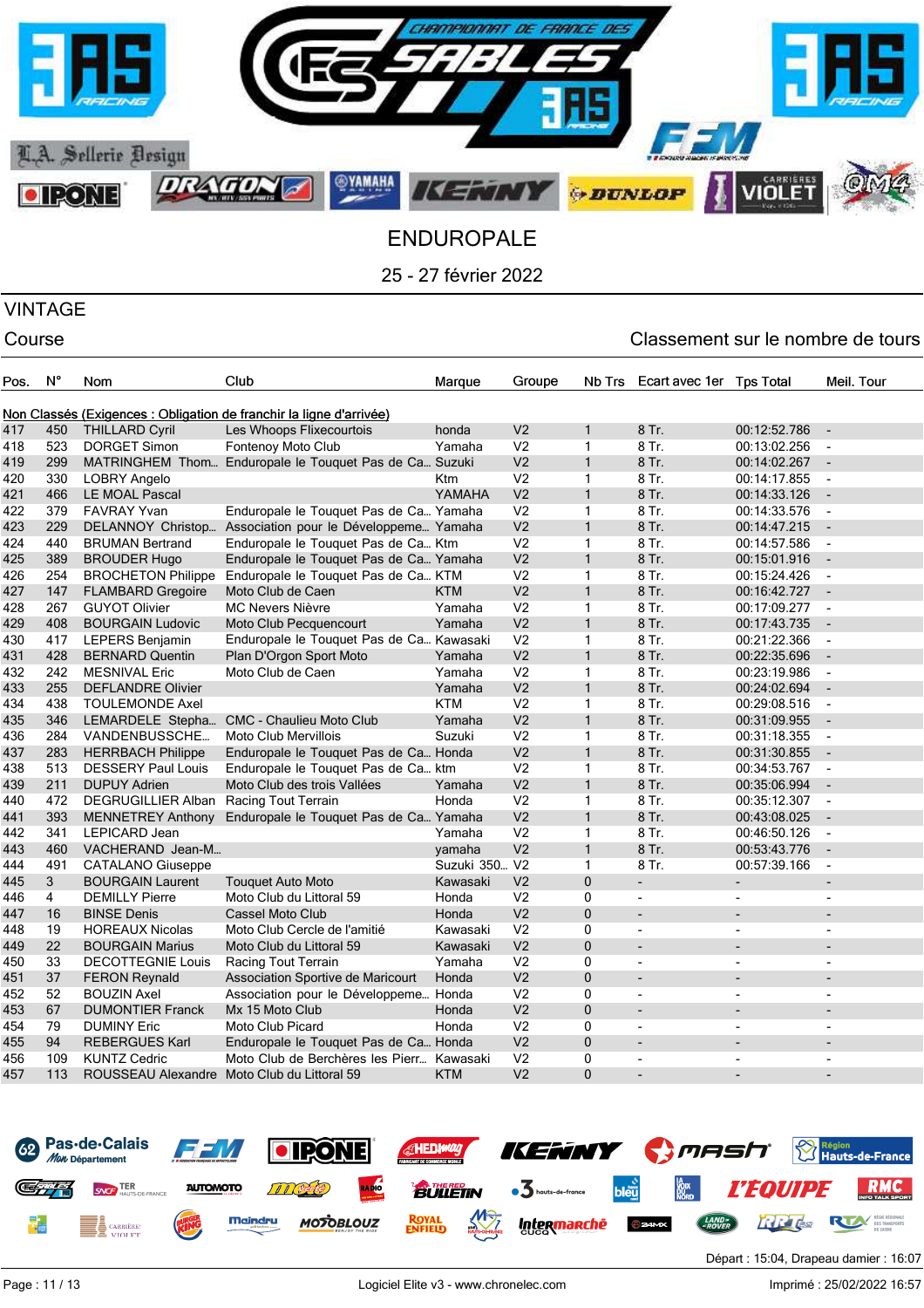

# VINTAGE

| Pos. | N°  | <b>Nom</b>                               | Club                                                                | Marque       | Groupe         | Nb Trs         | Ecart avec 1er Tps Total |                          | Meil. Tour               |
|------|-----|------------------------------------------|---------------------------------------------------------------------|--------------|----------------|----------------|--------------------------|--------------------------|--------------------------|
|      |     |                                          |                                                                     |              |                |                |                          |                          |                          |
|      |     |                                          | Non Classés (Exigences : Obligation de franchir la ligne d'arrivée) |              |                |                |                          |                          |                          |
| 458  | 114 | <b>FOURE Arnaud</b>                      | <b>ESML Louvigne du Desert</b>                                      | Honda        | V <sub>2</sub> | $\mathbf 0$    |                          |                          |                          |
| 459  | 123 | <b>MICHIEL Laurent</b>                   | Enduropale le Touquet Pas de Ca Honda                               |              | V <sub>2</sub> | $\mathbf 0$    | $\blacksquare$           | $\overline{\phantom{a}}$ | $\overline{a}$           |
| 460  | 140 | <b>REBERGUES Aurelien</b>                | Moto Club de Gouy en Artois                                         | Honda        | V <sub>3</sub> | $\mathbf{0}$   | ÷                        |                          |                          |
| 461  | 155 |                                          | MARTEL Hugues Hen Enduropale le Touquet Pas de Ca HONDA             |              | V <sub>2</sub> | $\mathbf{0}$   | $\blacksquare$           | $\overline{\phantom{a}}$ |                          |
| 462  | 166 | <b>CLOT Jean Noel</b>                    | Mx 15 Moto Club                                                     | Yamaha       | V <sub>2</sub> | $\Omega$       | $\overline{a}$           |                          |                          |
| 463  | 173 | <b>CANESSE Teddy</b>                     | <b>MX Chrono</b>                                                    | Kawasaki     | V <sub>2</sub> | $\mathbf 0$    | $\blacksquare$           | $\overline{\phantom{a}}$ | $\overline{\phantom{a}}$ |
| 464  | 176 | <b>SAMOUR Romain</b>                     | Moto Verte Chateaurenard                                            | Honda        | V <sub>2</sub> | $\mathbf{0}$   | ÷                        |                          |                          |
| 465  | 182 | <b>GATINEAU Olivier</b>                  | <b>MX Chrono</b>                                                    | Yamaha       | V <sub>2</sub> | 0              | ٠                        |                          | $\blacksquare$           |
| 466  | 210 | <b>ROUSSEL Gonzague</b>                  | Moto Club du Littoral 59                                            | Kawasaki     | V <sub>2</sub> | $\mathbf{0}$   | $\overline{a}$           | $\overline{a}$           |                          |
| 467  | 213 | PATRELLE Jeremy                          | Moto Club de Blargies                                               | Honda        | V <sub>2</sub> | 0              | $\overline{\phantom{m}}$ | $\overline{\phantom{a}}$ |                          |
| 468  | 216 | <b>LECUREUX Gautier</b>                  |                                                                     | <b>KTM</b>   | V <sub>2</sub> | $\mathbf{0}$   | $\overline{a}$           |                          |                          |
| 469  | 218 | MORLIGHEM Jean-Fr Moto Club Mervillois   |                                                                     | Yamaha       | V <sub>2</sub> | $\mathbf{0}$   | ٠                        | $\overline{\phantom{a}}$ |                          |
| 470  | 221 | <b>DEGRAVE Constantin</b>                | Enduropale le Touquet Pas de Ca Honda                               |              | V <sub>2</sub> | $\mathbf{0}$   | ÷,                       |                          |                          |
| 471  | 243 | <b>CHARLY Philippe</b>                   | Moto Club du Littoral 59                                            | <b>KTM</b>   | V <sub>2</sub> | $\Omega$       | ÷,                       |                          |                          |
| 472  | 247 | <b>BINSE Manon</b>                       |                                                                     | Honda        | V <sub>2</sub> | $\Omega$       | $\overline{a}$           |                          |                          |
| 473  | 258 | <b>DUVAL Alain</b>                       | Moto Club Rozoy                                                     | Honda        | V <sub>2</sub> | $\mathbf{0}$   | $\blacksquare$           | $\overline{\phantom{a}}$ | $\blacksquare$           |
| 474  | 261 | <b>CARLIER Maxime</b>                    | Moto Club Rozoy                                                     | Honda        | V <sub>2</sub> | $\mathbf{0}$   | $\overline{a}$           |                          |                          |
| 475  | 262 | <b>EURIEULT Stanislas</b>                | Enduropale le Touquet Pas de Ca Honda                               |              | V <sub>2</sub> | $\mathbf{0}$   | $\overline{\phantom{a}}$ | $\overline{\phantom{a}}$ |                          |
| 476  | 265 | WAWRZYNIAK Dami                          | <b>RC MX Gouy Servins</b>                                           | suzuki       | V <sub>2</sub> | $\Omega$       |                          |                          |                          |
| 477  | 304 | LE MERCIER Florian                       | Beauvais Moto Club                                                  | <b>HONDA</b> | V <sub>2</sub> | $\mathbf 0$    | ٠                        | $\overline{\phantom{a}}$ | $\overline{a}$           |
| 478  | 305 | <b>TCHIDEMIAN Nicolas</b>                |                                                                     | Honda        | V <sub>2</sub> | $\mathbf{0}$   | $\overline{a}$           |                          |                          |
| 479  | 344 | <b>LAMBERT Geoffroy</b>                  | Moto Club des Buttes de Beaureg Honda                               |              | V <sub>2</sub> | $\mathbf{0}$   | $\blacksquare$           | $\blacksquare$           | $\blacksquare$           |
| 480  | 351 | <b>HUBERT Stephane</b>                   | Enduropale le Touquet Pas de Ca Kawasaki                            |              | V <sub>2</sub> | $\overline{0}$ | ٠                        | ٠                        |                          |
| 481  | 355 | <b>LECLAIRE Valery</b>                   | Enduropale le Touquet Pas de Ca ktm                                 |              | V <sub>3</sub> | 0              | $\overline{\phantom{m}}$ | $\overline{\phantom{a}}$ | $\overline{a}$           |
| 482  | 363 | <b>FERMEN Laurent</b>                    | Moto Club de Gouy en Artois                                         | Honda        | V <sub>2</sub> | $\mathbf{0}$   | $\overline{a}$           |                          |                          |
| 483  | 365 | <b>FONTAINE Sébastien</b>                |                                                                     | Honda        | V <sub>2</sub> | $\mathbf{0}$   | $\blacksquare$           | $\overline{a}$           | $\overline{a}$           |
| 484  | 366 | <b>MEIJERS GERT</b>                      |                                                                     | Husqvarna    | V <sub>2</sub> | 0              | $\overline{\phantom{a}}$ | $\overline{a}$           |                          |
| 485  | 384 | <b>DERACHE Laurent</b>                   | Moto Club des ESTEYS                                                | honda        | V <sub>2</sub> | $\Omega$       | ÷,                       |                          |                          |
| 486  | 396 | VANDEWOESTYNE                            |                                                                     | Yamaha       | V <sub>2</sub> | $\Omega$       |                          |                          |                          |
| 487  | 397 | DEGRUGILLIER Alain                       |                                                                     | Yamaha       | V <sub>2</sub> | $\mathbf 0$    | $\blacksquare$           | $\overline{a}$           | $\blacksquare$           |
| 488  | 414 | MOREAU Philippe-G Extreme Moto Club      |                                                                     | Honda        | V <sub>3</sub> | $\Omega$       |                          |                          |                          |
| 489  | 419 | <b>HAMME Adil</b>                        |                                                                     | Honda        | V <sub>2</sub> | $\mathbf{0}$   | $\overline{\phantom{a}}$ | $\overline{\phantom{a}}$ |                          |
| 490  | 423 | <b>BALDY Hugo</b>                        |                                                                     | Yamaha       | V <sub>3</sub> | $\Omega$       | $\overline{a}$           |                          |                          |
| 491  | 434 | <b>PENEL Thomas</b>                      | Moto Club de Blargies                                               | Honda        | V <sub>2</sub> | $\Omega$       | $\blacksquare$           | $\overline{\phantom{a}}$ | $\sim$                   |
| 492  | 436 | COLONNA D'ISTRIA                         |                                                                     | Yamaha       | V <sub>2</sub> | $\mathbf{0}$   | $\overline{a}$           |                          |                          |
| 493  | 451 | <b>MASTAIN Pierre</b>                    | Racing Tout Terrain                                                 | Yamaha       | V <sub>2</sub> | 0              | $\blacksquare$           | $\overline{\phantom{a}}$ | $\blacksquare$           |
| 494  | 457 | <b>HENRY Jocelyn</b>                     | <b>VVM</b>                                                          | Honda        | V <sub>2</sub> | $\overline{0}$ | ٠                        | $\overline{a}$           |                          |
| 495  | 467 | DA ROCHA Guy                             | Moto Club Boussaguin                                                | Honda        | V <sub>2</sub> | 0              | $\overline{\phantom{m}}$ | ÷.                       | $\overline{a}$           |
| 496  | 470 | <b>DUPLAN Nathalie</b>                   | Moto Club de la Croix Borsat                                        | Yamaha       | V <sub>2</sub> | $\mathbf{0}$   | $\overline{a}$           |                          |                          |
| 497  | 476 | <b>BIENVENU Patrice</b>                  | Racing Tout Terrain                                                 | Yamaha       | V <sub>2</sub> | $\mathbf{0}$   | ٠                        | $\overline{\phantom{a}}$ | $\overline{\phantom{a}}$ |
| 498  | 487 | VANHEEMS Guillaume Moto Club de Bailleul |                                                                     | <b>KTM</b>   | V <sub>2</sub> | $\overline{0}$ |                          |                          |                          |
|      |     |                                          |                                                                     |              |                |                |                          |                          |                          |